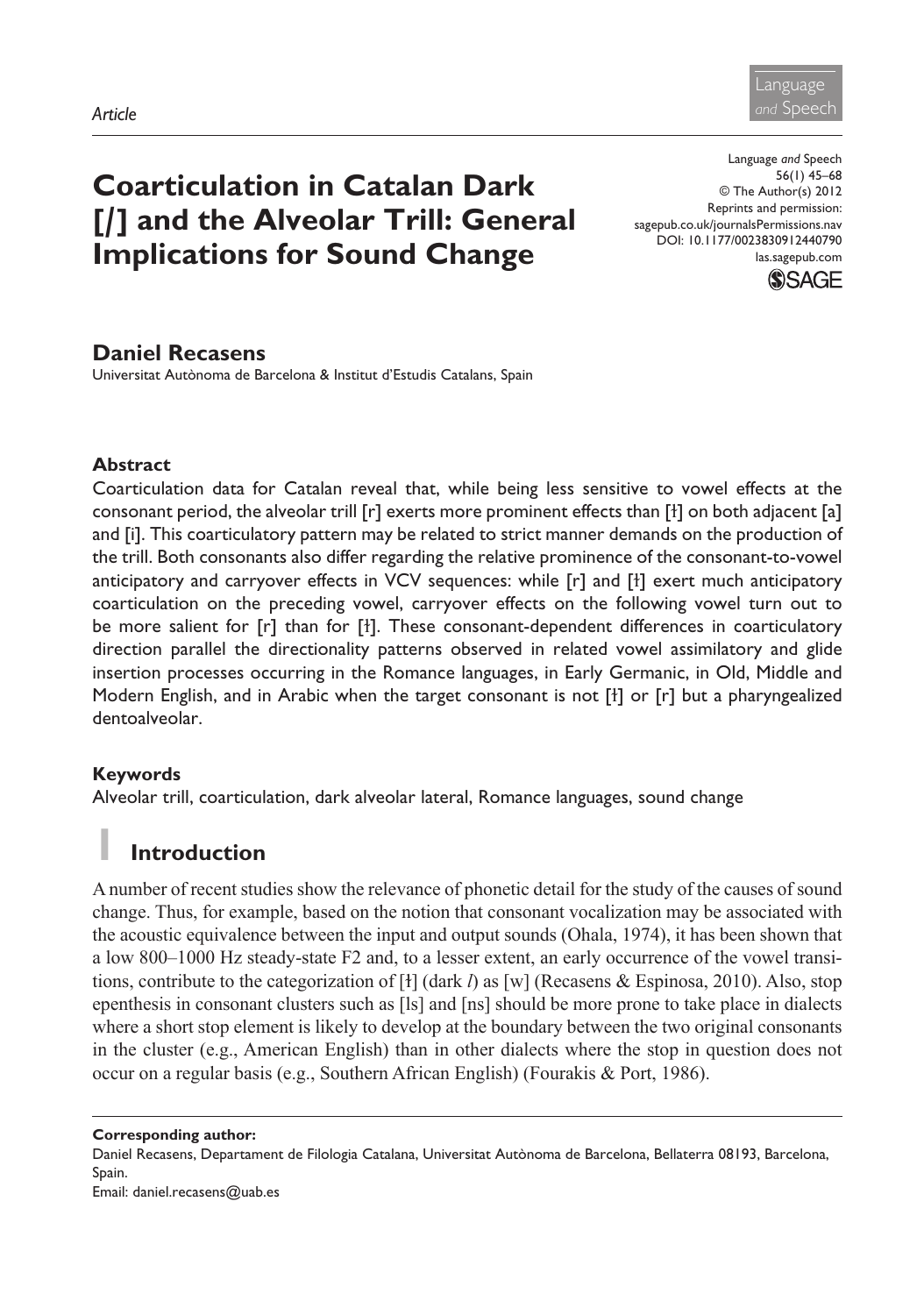Data from the literature presented below reveal that [t] and the trill [r] exhibit very similar articulatory and coarticulatory properties: they involve the formation of an apical closure and tongue dorsum lowering and retraction, are highly resistant to vowel coarticulation, and exert prominent effects on the adjacent vowels. However, evidence on phonetic detail also indicates that the two consonants differ in relatively small but robust articulatory and acoustic characteristics. The goal of this paper is to investigate the production mechanisms of [ɫ] and [r], and to show that these mechanisms may account for the typology and direction of specific sound changes. Data for several speakers of Catalan will be used for this purpose. The rationale underlying this line of research is that detailed information about articulation and coarticulatory effects should contribute to a better understanding of the motivation of sound change processes.

A word of caution needs to be put forward regarding the extrapolation from synchronic data to diachronic patterns. While experimental evidence on [ɫ] and [r] reported in this paper has been gathered from a small number of speakers from a single language, it is claimed that the general trends observed in the data may be used for explaining sound change patterns occurring in many languages. In any case, given the large amount of variation that these consonants may exhibit as a function of speaker, phonetic context and prosodic condition (see Jones, unpublished, regarding trills), these experimental-diachrony links should be considered as suggestive.

The paper is structured as follows. This Introduction section presents a description of the articulatory, acoustic and coarticulatory characteristics for the two consonants. An experimental evaluation of the consonant-dependent patterns of vowel-to-consonant (V-to-C) and consonant-to-vowel (C-to-V) coarticulation follows. In the third section, the paper shows that these patterns of coarticulatory behavior may account for relevant changes affecting vowels in the Romance, Germanic and Arabic languages.

#### *1.1 Phonetic characteristics and coarticulation*

The dark apico**-**alveolar lateral and the apico-alveolar trill are produced with similar tongue configurations, namely, they both involve tongue predorsum lowering, postdorsum retraction and a relatively low jaw position. This is so for American English [ɫ] (Browman & Goldstein, 1995; Delattre, 1965, pp. 89–90; Giles & Moll, 1975), Spanish [r] (Delattre, 1965, pp. 72–75; Proctor, 2009) and Italian [r] (Romano & Badin, 2009). Tongue predorsum depression is associated with the dark consonant quality and the need to let the air pass through the sides of the mouth for [ɫ], and with apico-alveolar trilling, that is, the performance of several successive short linguo-alveolar contacts, for [r]. While this contributes to the formation of a secondary pharyngeal or velar constriction in the case of [ɫ], articulatory and acoustic data from several languages indicate that the tongue dorsum retraction motion may be less salient for the trill. This observation is partly based on the second spectral formant (F2) frequency which is directly correlated with dorsopalatal contact degree and inversely related to tongue postdorsum retraction, as revealed by data for Catalan [ɫ], [r] (Recasens, 1987, 1986, pp. 82, 96; Recasens & Espinosa, 2005), Spanish [r] (Massone, 1988; Quilis, 1981, p. 292) and Italian [r] (Ferrero, Genre, Boë, & Contini, 1979, p. 138; Ladefoged & Maddieson, 1996, p. 220). Indeed, a cross-language comparison between F2 for [ɫ] and [r] in intervocalic position in the context of [i] indicates that this formant frequency is higher for [r] (1200–1600 Hz) than for a strongly dark variety of the alveolar lateral (850–1300 Hz) and, less so, for the more moderately dark variety (1250–1450 Hz). The two consonants also differ in the context of [a] where F2 is again higher for the trill (1050– 1500 Hz) than for [ɫ] (strongly dark: 850–1150 Hz; moderately dark: 1000–1250 Hz). Finally, [ɫ] and [r] show a similar F2 frequency at about 1000 Hz when appearing next to [u] ([r]: 850–1000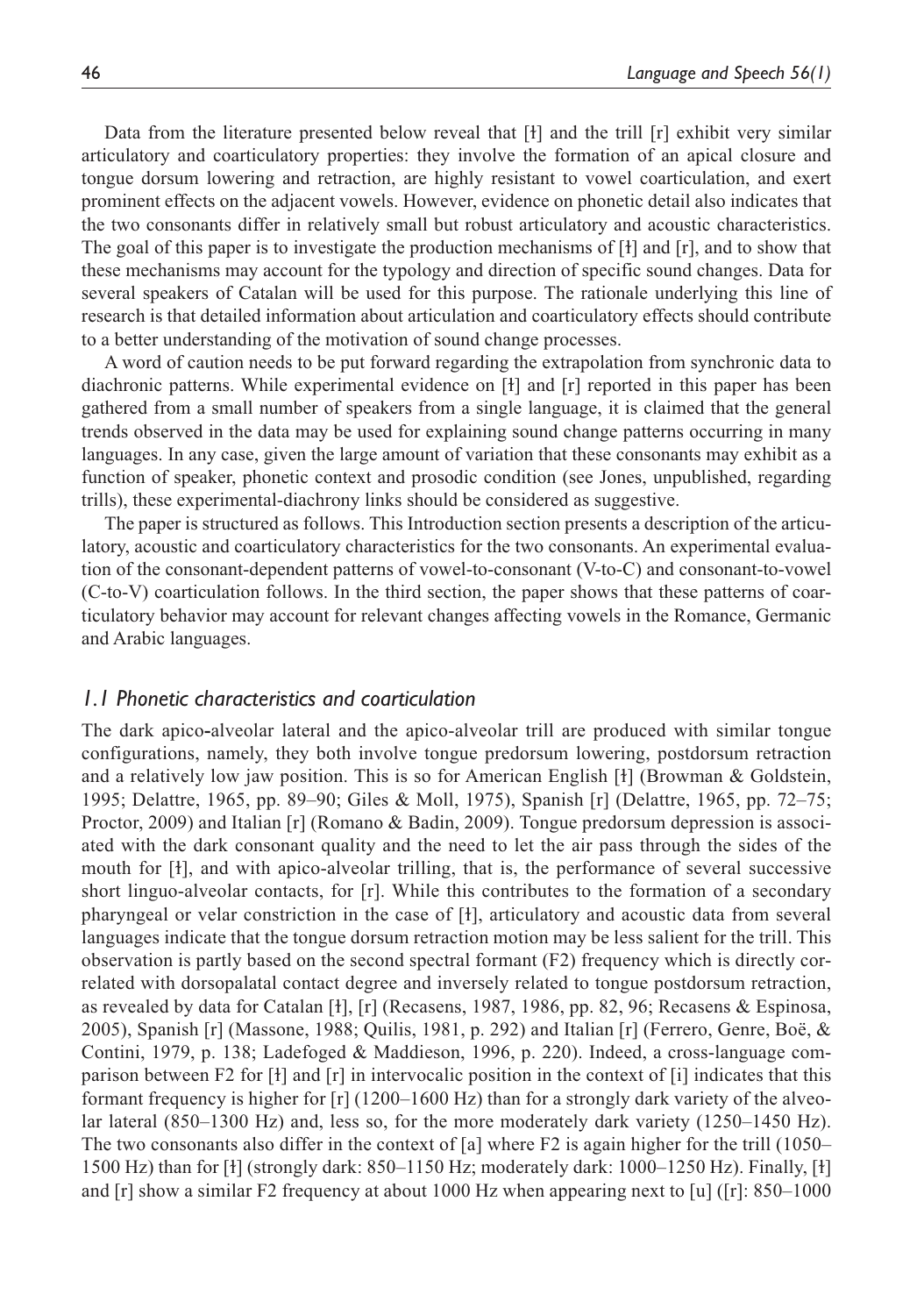Hz; strongly dark *l*: 750–950 Hz; moderately dark *l*: 850–1050 Hz). These F2 consonant-dependent differences match articulatory data for Eastern Catalan exhibiting more tongue dorsum contact at the sides of the palatal zone for the trill than for moderately dark *l* in symmetrical VCV sequences with [a] and, less so, with [i] (Recasens & Pallarès, 2001, pp. 74–75, 80–81). On the other hand, the first spectral formant (F1), which appears to be positively related to the crosssectional area of the lateral constriction and thus to tongue predorsum lowering and oral opening (Bladon, 1979; Fant, 1960), is as high for [r] as for strongly dark *l* (250–450 Hz in high vowel contexts, 400–650 Hz in the context of [a]), and somewhat higher for the trill than for moderately dark *l*.

As for the primary constriction location, [r] may exhibit a more posterior alveolar articulation than [ɫ] presumably in line with the strict articulatory and aerodynamic requirements involved in the performance of trills (Solé, 2002). A typical dental or front alveolar closure location for the dark alveolar lateral may occur in order to assist both the formation of lateral openings and the lowering and retraction of the tongue dorsum, while contributing to an increase in the size of the cavity behind the primary constriction and a decrease in F2 frequency. A more retracted (postalveolar) realization for the trill than for [ɫ] has been reported to occur in Eastern Catalan (Recasens, Fontdevila, & Pallarès, 1996; Recasens & Pallarès, 1999) but not necessarily in other languages where [r] may also be postdental or front alveolar such as Spanish (Fernández, 2000; Gili Gaya, 1921; Navarro Tomás, 1972, p. 121; Quilis & Fernández, 1972, p. 132; Russell, 1918–1919), Italian (Tagliavini, 1965, p. 155) and others (Ladefoged & Maddieson, 1996, pp. 221–222). In line with these consonant-dependent differences in constriction location, the frequency of the frontcavity-dependent third spectral formant  $(F3)$  is generally lower for  $[r]$  than for  $[f]$  at least next to [i] and [a], namely, about 2300 Hz for [r], 2500 Hz for moderately dark *l* and 2600 Hz for strongly dark *l* in dialects of Catalan. Dentoalveolar or dental varieties of [r] exhibit higher F3 frequencies (Lindau, 1985).

In light of the data just reviewed, it may be speculated that the rhotic is less vowel coarticulation resistant than the lateral since both the tongue dorsum position and F2 are higher for [r] than for [ɫ] in the context of [i]. This speculation is based on the assumption that, given that the consonant and the high front vowel are produced with antagonistic lingual gestures, the lower the tongue dorsum for the consonant, the more resistant it should be to the tongue dorsum fronting and raising effects induced by the vowel. However, it seems more plausible to assume instead that a higher tongue dorsum position for  $[r]$  than for  $[t]$  next to  $[i]$ , and next to  $[a]$  as well, is associated with the stringent requirements on the performance of trilling than with a lower degree of tongue body constraint. If so, the trill would be more constrained than the lateral and, therefore, more resistant to vowel coarticulation. In line with data reported by several studies mentioned above, this hypothesis is fully consistent with a trend for [r] to exhibit smaller differences in tongue dorsum contact, F2 frequency and constriction location as a function of [i] vs. [a] than [ɫ].

Data on Catalan reported in earlier publications (Recasens, Pallarès, & Fontdevila, 1997, 1998; Recasens & Pallarès, 1999) also indicate that the two consonants under investigation resemble each other in exerting a great deal of tongue dorsum lowering and retraction upon the antagonistic vowel [i], that is, F2 for [i] may lower down to 550–700 Hz next to both [ɫ] and [r]. Much C-to**-**V anticipation for the lateral and the rhotic is associated with an early lowering of the tongue dorsum with respect to the raising motion of the tongue tip (see Sproat & Fujimura, 1993 regarding the alveolar lateral).

The consonants [ɫ] and [r] differ, however, in relevant respects regarding the size and temporal extent of the C-to**-**V coarticulatory effects, as well as the direction of the effects in question, namely, as to whether these effects occur at the anticipatory level during the preceding vowel (V1) or at the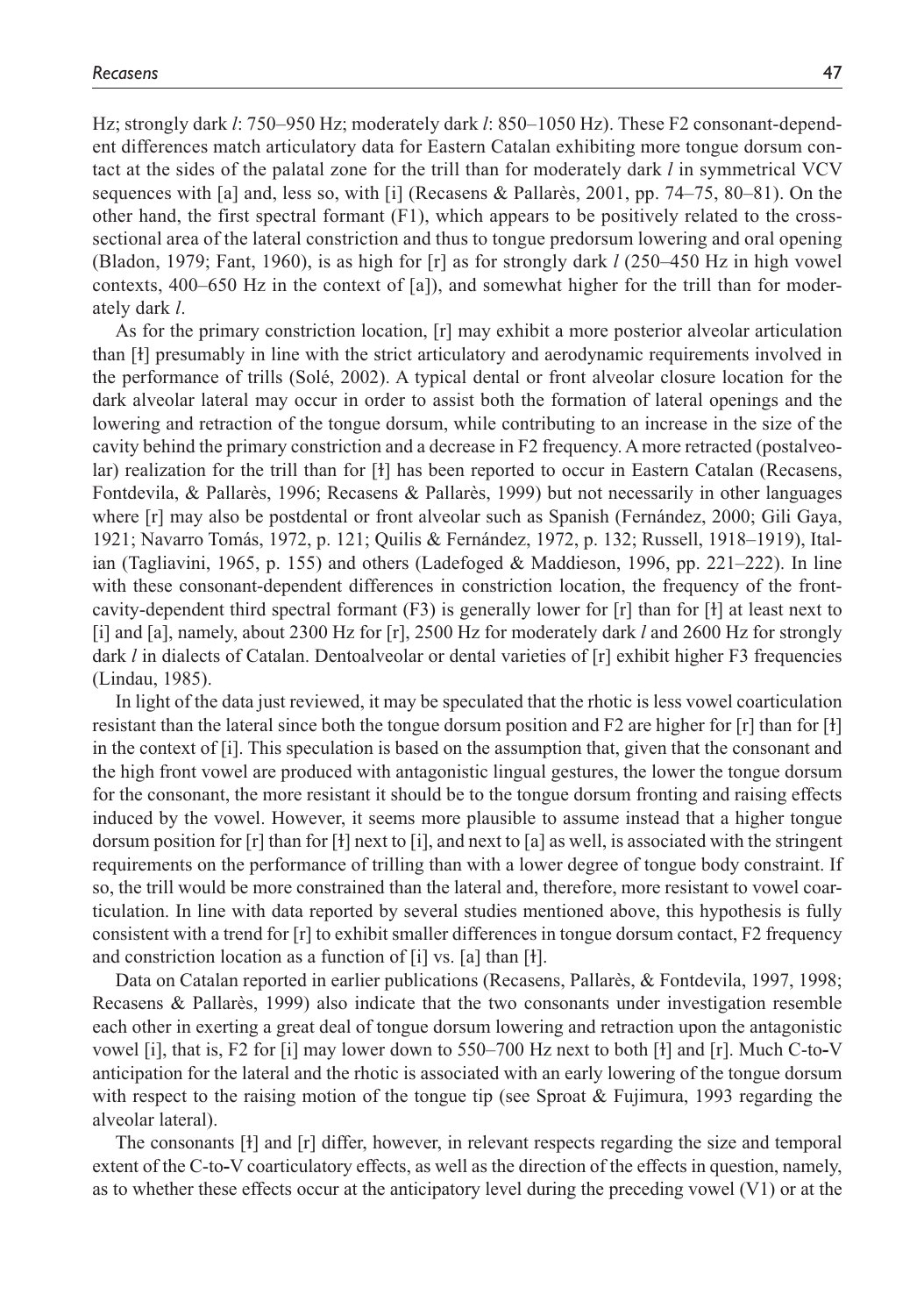carryover level during the following vowel (V2). In the publications on Catalan referred to above, the temporal extent of the C-to**-**V anticipatory effects was found to be somewhat more prominent for [r] than for [ɫ] both during antagonistic [i] and during [a], which may be taken to indicate that the lingual gesture for the trill begins earlier than that for the lateral (articulatory and acoustic activity for the consonant during preceding [i] was observed for about 80–90 ms for [r] and for 52–64 ms for [ɫ]). Analogous consonant-dependent differences occurred at the carryover level. Thus, the C-to**-**V carryover effects on [i] and on [a] lasted longer for the trill than for the lateral (temporal effects on [i] were about 70–100 ms for [r] and 54–68 ms for [ɫ]). The rationale for this finding may be sought in the strict postural and aerodynamic requirements for trills not only at consonant onset but at consonant offset as well. Moreover, when the C-to**-**V coarticulation data for the individual speakers were taken into consideration, [ɫ] was found to exert stronger anticipatory than carryover effects or a similar degree of anticipatory and carryover coarticulation, while [r] could favor either the anticipatory or the carryover direction of the C-to**-**V coarticulatory effects.

### *1.2 Summary and research goal*

Production and coarticulation data reported in previous studies show some clear-cut differences between dark [ɫ] and [r]. The tongue tip is generally placed further back and the tongue dorsum is somewhat higher and may be less retracted for the trill than for the lateral, while the entire tongue body resists vowel coarticulation to a larger extent for the former consonant than for the latter. Moreover, consonantal effects on the adjacent vowels, mostly on [i], reflect these consonantdependent differences in degree of articulatory constraint in that the trill appears to be more stringent than the lateral and that the effects for the former consonant but not those for the latter may favor the carryover over the anticipatory direction.

The goal of the present paper is to explore more thoroughly the differences in V-to-C and C-to**-**V coarticulation between [ɫ] and [r] in Catalan reported in previous publications, and to relate these differences to several sound changes which are triggered by one or the two consonants such as the lowering of front vowels (Corsican [ˈtara] < Latin [ˈtɛra] "land"; Rohlfs, 1966, p. 130). Our approach will be to determine which one of the two consonants causes the adjacent vowels to deviate most from their prototypical formant frequencies and thus, for example, F2 for [i] to become lower than 2000 Hz. The greater the deviation from these vowel formant frequencies, the higher the chances that the consonant acts as the trigger of an assimilatory change. This hypothesis is consistent with the finding that coarticulatory effects for liquids may have perceptual consequences (West, 1999).

The present investigation will also ascertain whether presumable differences in C-to**-**V coarticulation between [ɫ] and [r] should account for the relative prominence of specific regressive and progressive assimilatory vowel changes. Our initial prediction in this respect is that the changes in question ought to be regressive in the case where the C-to**-**V effects are anticipatory (C-to**-**V1) rather than carryover (C-to**-**V2), and progressive if the C-to**-**V coarticulatory effects favor the carryover over the anticipatory direction.

# **2 Experiment**

### *2.1 Method*

In order to study the differences in V-to**-**C and C-to**-**V coarticulation between [ɫ] and [r], linguopalatal contact and acoustic data for the nonsense (quasi)-symmetrical VCV sequences [ˈiɫi], [ˈaɫə],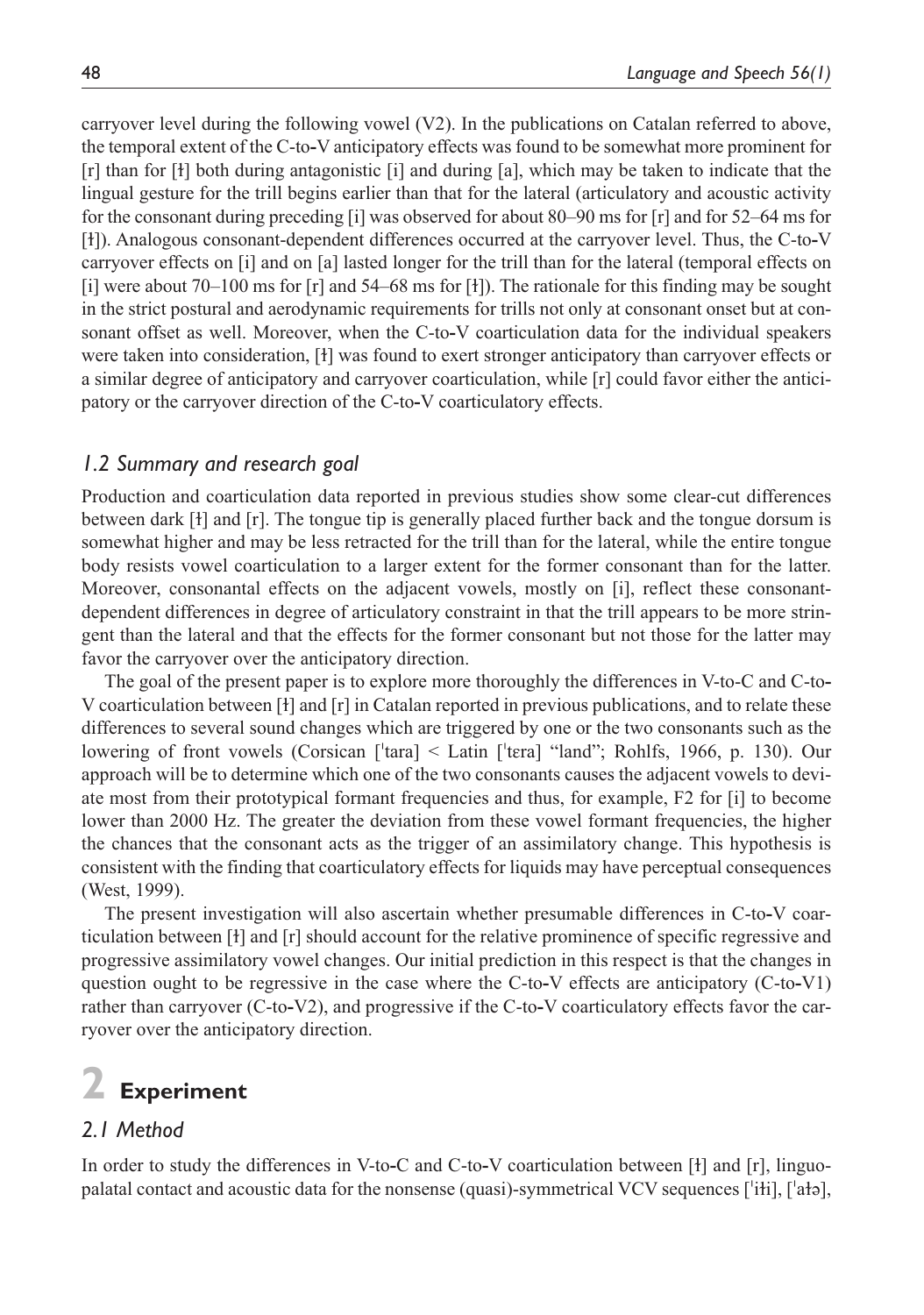[ˈiri] and [ˈarə] were recorded in isolation five times each by five native speakers of Eastern Catalan of 30–40 years of age who speak Catalan in their daily life (DR, JP, JS, DP, JC). Catalan is known for having a dark variety of the alveolar lateral with darkness degree varying according to speaker. This speech material was part of the database of the ESPRIT–ACCOR project dealing with the study of coarticulation in several European languages (Marchal et al., 1991). The flanking vowel in the [ˈaCə] sequences will be referred to as [a] throughout the paper though [ə] is the unstressed allophone of /e, ɛ, a/ in the Catalan dialect under study. In principle, differences in stress and vowel quality between V1 and V2 should be of little relevance to the initial goal of the present investigation, namely, a comparison between the articulatory characteristics and the coarticulatory patterns for [ɫ] and [r], since the same contextual conditions and prosodic structures were used for the VCV sequences with the two consonants. As for the naturalness of the speech material, other publications using the same ACCOR material show that phonetic data for phonemes embedded in nonsense isolated sequences such as those subjected to analysis in the present paper do not differ substantially from those obtained from longer meaningful utterances (Recasens and Pallarès, 2001).

Linguopalatal contact and acoustic data were recorded simultaneously at the University of Reading using the Reading electropalatographic (EPG) system (Hardcastle, Jones, Knight, Trudgeon, & Calder, 1989). The linguopalatal contact data were obtained by means of artificial palates that speakers had been wearing for about one hour before the recording session started. The two consonants [ɫ] and [r] were taken to last from onset to offset of central alveolar contact on the EPG record (see Recasens et al., 1997 and Recasens & Pallarès, 1999 for details). The trill [r] was composed of two or three (much less often four or even five) short alveolar closures separated, respectively, by one or more intense opening periods exhibiting some formant structure. No variations in manner of articulation which could result from articulatory overshoot were observed for the phonetic realizations of the alveolar trill (see Jones, unpublished, for several possibilities in this respect) owing perhaps to the laboratory speech conditions under which the consonants were produced.

The articulatory data for each sequence token were converted into two contact index values: the quotient of overall electrode activation at the palatal zone or Qp and the degree of alveolar contact anteriority or CAa. The former index measures the degree to which the tongue dorsum contacts the hard palate, and the latter the degree of alveolar constriction fronting. For the calculation of these index values, the artificial palate was divided into an alveolar zone extending over the four front rows of electrodes, and a palatal zone extending over the back four rows (see Figure 1). Qp was calculated by dividing the number of activated electrodes at the palatal zone by the total number of electrodes at this zone (32). CAa was computed using the formula presented in Fontdevila, Pallarès and Recasens (1994). F1, F2 and F3 measurements were carried out by placing a cursor in the center of the formants on 0–5 kHz spectrographic displays using the Kay Pentax CSL analysis system.

The Qp, F1, F2 and F3 values were obtained at the consonant midpoint, and every 5 ms during the vowels preceding (V1) and following (V2) the intervocalic consonant. The CAa values were gathered at the midpoint of  $\lceil \mathbf{r} \rceil$  and  $\lceil \mathbf{r} \rceil$ , and also at the onset of  $\lceil \mathbf{r} \rceil$  given that the constriction degree for the trill may be greater at this temporal point than later on during the consonant; they were not collected during V1 and V2 since vowels barely show any alveolar contact on the linguopalatal contact patterns.

Cross-speaker differences in Qp and CAa, and in F1, F2 and F3 frequency, between the two consonants at consonant midpoint were evaluated statistically by means of repeated measures ANOVAs (RM ANOVAs) with 'consonant' and 'vowel' as factors. The factor levels were 'l'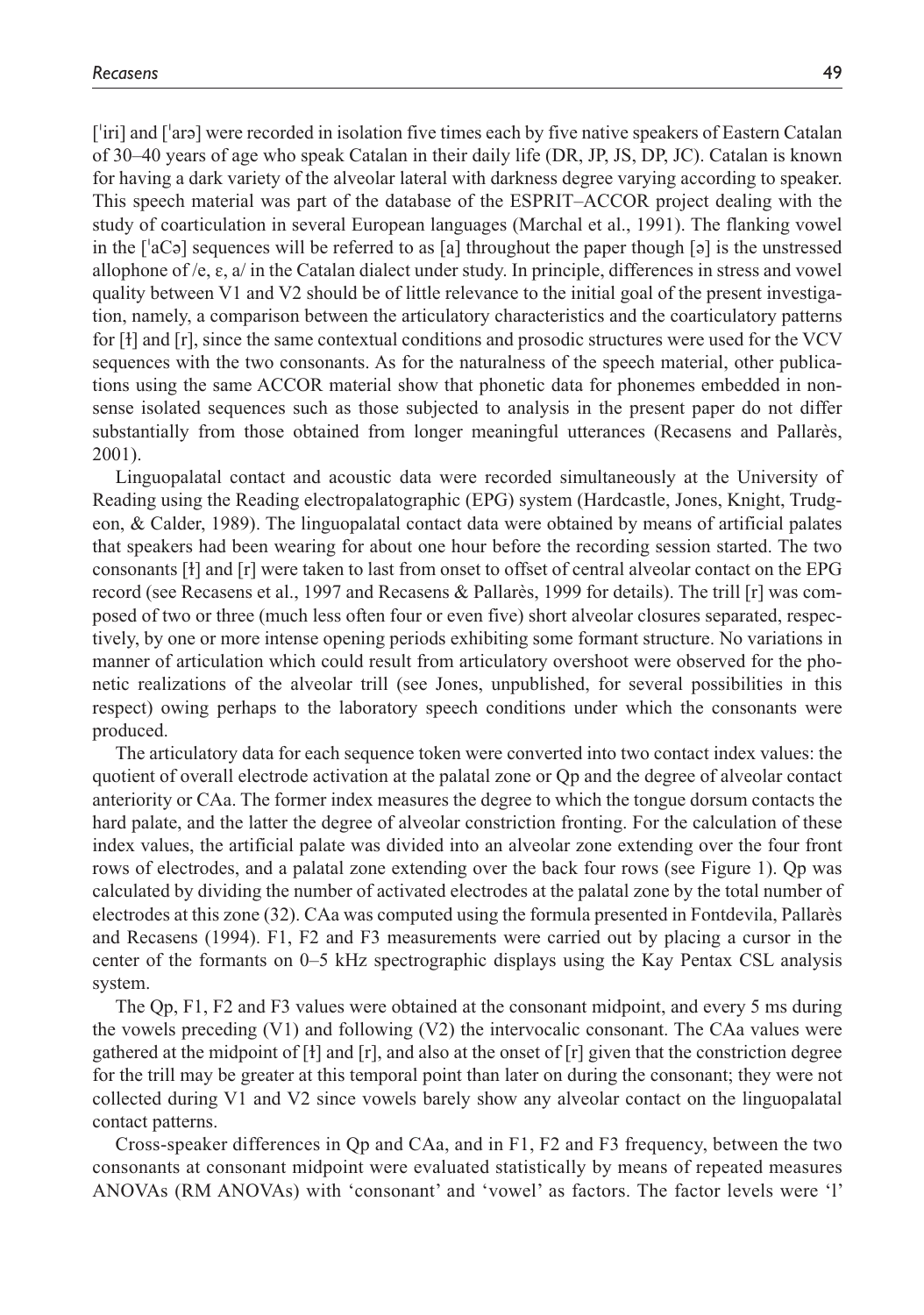

**Figure 1.** Mean linguopalatal contact patterns across seven tokens of [ɫ] and [r] in symmetrical VCV sequences with [i] and [a] measured at consonant midpoint. Electrodes are represented in black, grey or white depending on contact activation across repetitions (80–100%, 40–80% and less than 40%, respectively). Data correspond to speaker DR.

and 'r' for 'consonant' and 'i' and 'a' for 'vowel'. Huynh–Feldt corrected degrees of freedom were performed on the main effects in order to account for violations of the sphericity assumption. Moreover, in order to ascertain the speaker-dependent trends, data for each subject were submitted to two-way ANOVAs using the same analysis conditions. In order to interpret the significant two-factor interactions, another set of ANOVAs (repeated measures or univariate depending on the case) were run on the articulatory or acoustic data values for the two levels of each factor while keeping one level of the other factor constant. Statistical comparisons for the CAa data were carried out at consonant onset (only for [r]) and at consonant midpoint (for both [ɫ] and [r]) though only the results for the latter temporal point will be reported since they turned out to be very similar to those obtained at the former temporal point. In all statistical tests, Bonferroni post-hoc tests were applied to the main effects and the significance threshold was set at *p* < 0.05.

In order to analyze the relative influence of  $\lceil \cdot \rceil$  and  $\lceil \cdot \rceil$  upon the adjacent vowels, dorsopalatal contact and F2 frequency values were compared statistically over the entire VC or CV trajectories in VCV sequences with the vowels [i] and [a]. This procedure differs from the one applied in previous coarticulation studies where consonant-dependent differences in size and temporal extent of C-to**-**V coarticulation were estimated by comparing the articulatory and acoustic values along the VC or CV trajectories with the corresponding values at the steady-state vowel period. We believe that the present procedure is more suitable for studying the relationship between coarticulation and sound change because it assumes that speakers do not need to use information about the steadystate vowel for extracting information about the degree of C-to**-**V coarticulation. One-way ANO-VAs  $(p < 0.05)$  were performed on the Qp, F1, F2 and F3 data for [iti] and [iri], and for [ata] and [arə], for each speaker every 10 ms starting at closure onset and proceeding backwards until V1 onset and from closure offset forwards until V2 offset. V1 onset and V2 offset were taken to occur at the onset and offset of the shortest of all five trajectories lined up at consonant onset and offset, respectively. The method for measuring C-to**-**V coarticulation is exemplified for the sequences  $[i(y)]$  and  $[i(y)]$  (top graphs) and  $[(V)$ <sub>ri</sub> and  $[(V)$ <sub>ri</sub> (bottom graphs) in Figure 2. Thus, for example, the upper left graph allows the measuring of Qp differences between the two VC trajectories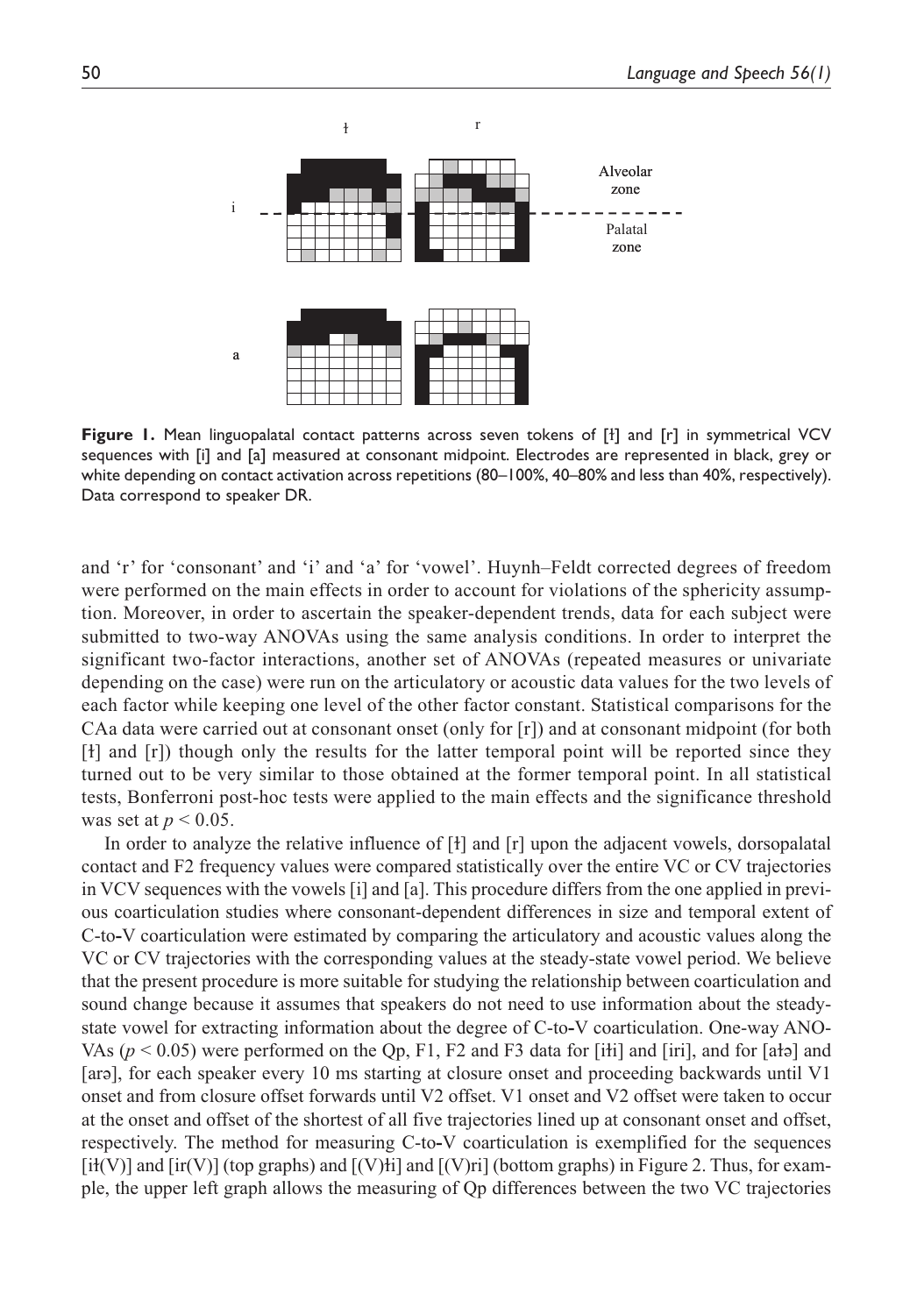

**Figure 2.** Qp and F2 trajectories for [t] (empty squares) and [r] (filled squares) during preceding  $V1 = [i]$  (top) and following  $V2 = [i]$  (bottom). 0 values correspond to VI offset/C onset in the case of the anticipatory condition and to C offset/V2 onset in the case of the carryover condition. The arrows below the graphs extend along the temporal span of the significant C-to-V coarticulatory effects. Data correspond to speaker JC.

during  $V1 = \begin{bmatrix} i \\ i \end{bmatrix}$  at each temporal point starting at consonant onset backwards until 130 ms before the consonantal period, and the bottom left graph plots Qp differences between the two CV trajectories during  $V2 = \begin{bmatrix} i \\ i \end{bmatrix}$  from consonant offset until 200 ms after the consonant period.

#### *2.2 Results*

*2.2.1 Consonant midpoint.* We first review the consonant-dependent articulatory and acoustic differences. Mean data for the tongue contact indices and for the formant frequencies at consonant midpoint are plotted in Figure 3 as a function of consonant, contextual vowel and speaker. As pointed out in the Introduction, the values for Qp and F2 (top graphs), as well as those for CAa and F3 (middle graphs), may be studied jointly since they are related to the same articulatory dimension, namely, tongue dorsum raising and fronting (Qp, F2) and constriction location and front cavity size (CAa, F3).

Before proceeding with the consonant-dependent articulatory and acoustic differences, the speaker-dependent characteristics in darkness degree for [ɫ] need to be referred to. As indicated in the Introduction, the consonant may be considered to be strongly or moderately dark depending on whether F2 occurs at about 1000 Hz (800–1300 Hz range) or 1300 Hz (1250–1450 Hz range) in the context of [i]. Judging from the F2 values in this vowel context shown by the unfilled bars in the top right graph of Figure 3, [ɫ] appears to be moderately dark for all Eastern Catalan speakers, and slightly darker for speakers DR, JP and DP than for speakers JS and JC. This scenario also holds to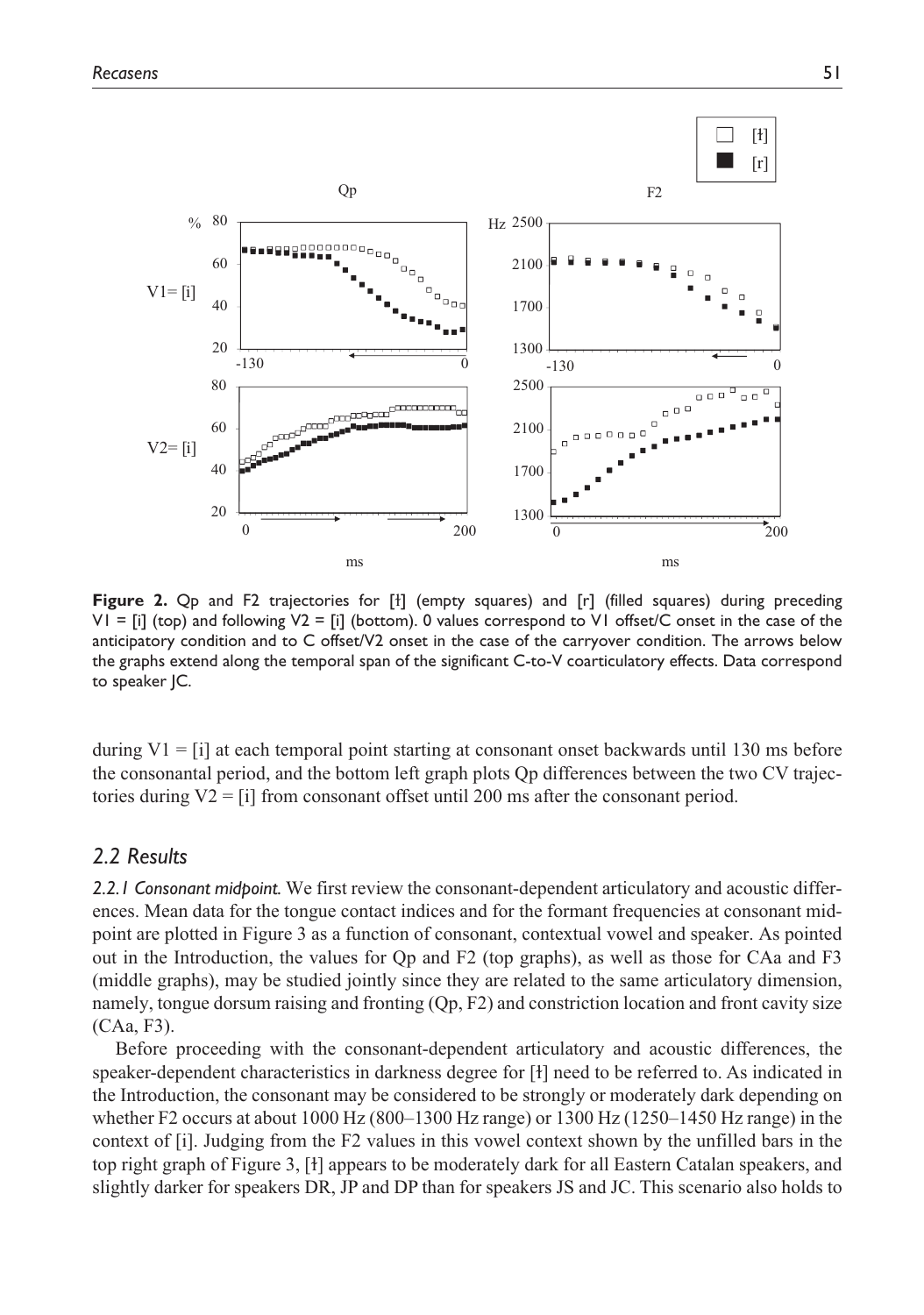

**Figure 3.** Mean articulatory and acoustic values at the midpoint of [ł] (unfilled bars) and [r] (filled bars) in the context of [i] and [a] as a function of speaker. CAa data for the trill are presented at consonant onset (black bars) and at consonant midpoint (grey bars).

a large extent in the context of [a] where F2 values range between 1000 Hz and 1150 Hz. Speakerdependent differences in F2 frequency and dorsal retraction for [ɫ] have been reported to occur in other languages (English, Scottish; Scobbie & Pouplier, 2010).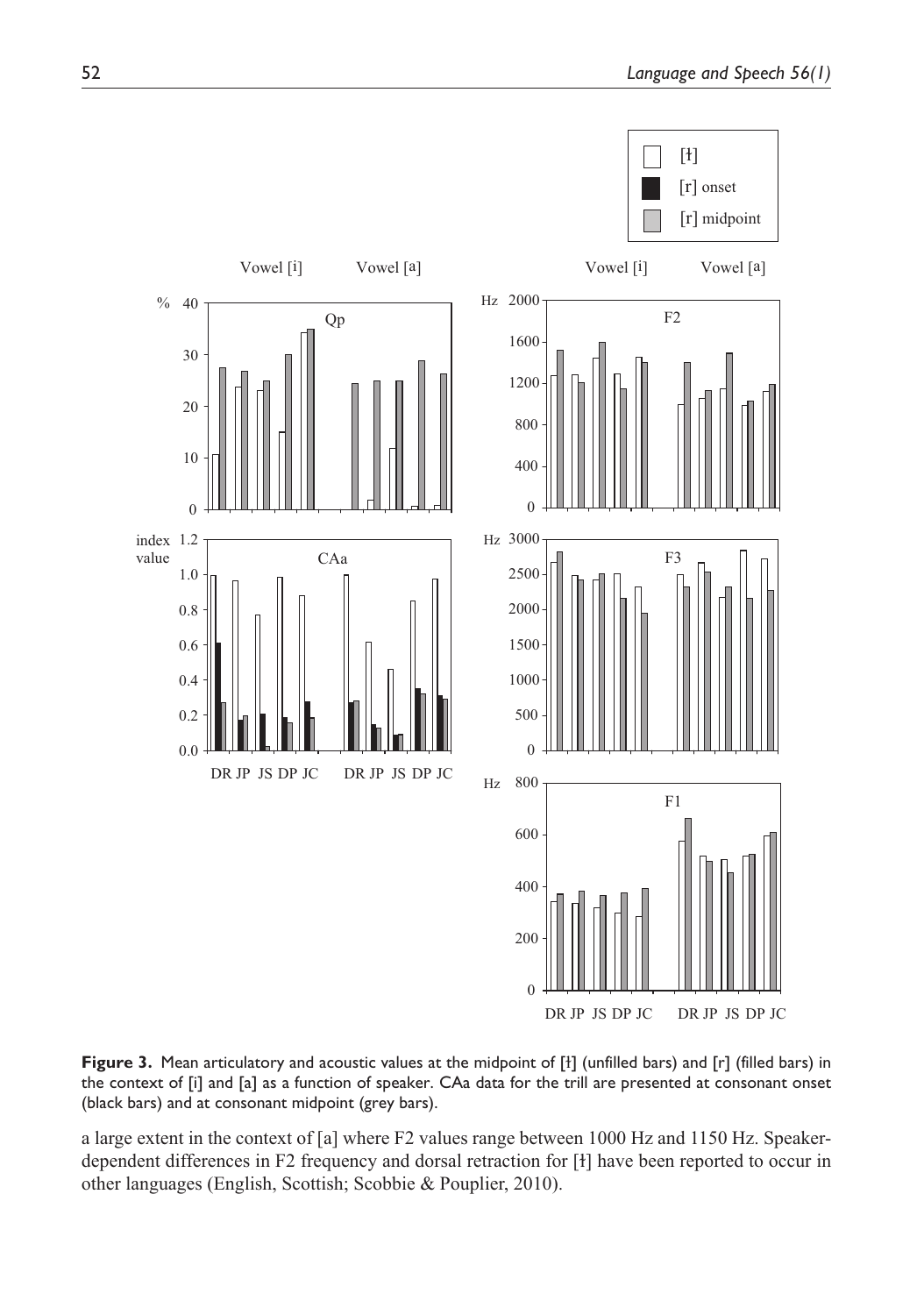It is hard to know the extent to which these differences in formant frequency reflect differences in darkness or else are associated with speaker-dependent differences in vocal tract size and/or palate height. Data on palate curvature for the five speakers under analysis reveal no obvious relationship between formant frequency and the height of the palatal vault which suggests that the former option is more plausible than the latter (Recasens, 2010). Thus, for example, while exhibiting the flattest palate of all speakers, speaker DP does not differ radically from the other subjects regarding the F1 and F2 frequency values for [ɫ] (see the top and bottom right graphs of Figure 3).

Contextual and speaker-dependent spectral changes for [r] in Figure 3 are probably associated with the overall tongue configuration, that is, degree of predorsum lowering and of postdorsum retraction, rather than with number of contacts. Indeed, [r] was produced basically with two or three contacts and lasted for 70–85 ms (two-contact trill) and 95–105 ms (three-contact trill) (Recasens & Pallarès, 1999). Since differences in number of contacts and consonant duration could occur within a given speaker, they are not expected to have much impact on the articulatory and coarticulatory trends reported in the paper.

Articulatory and spectral differences between the two consonants at the consonant period are reported next. Results for the repeated measures ANOVA run on the Qp data across speakers yielded a main effect of consonant which was associated with a higher value for [r] than for [ɫ],  $F(1, 4) = 33.37$ ,  $p = 0.004$ , and a significant consonant  $\times$  vowel interaction according to which this consonant-dependent difference was larger in the context of [a] than in the context of [i],  $F(1, 4)$  = 24.2,  $p = 0.008$ . These consonant-dependent differences also achieved significance according to results from the statistical tests run on the individual speakers' data (see Figure 3, top left graph). As for F2, the RM ANOVA yielded no main consonant effect or significant consonant  $\times$  vowel interaction, while the statistical tests performed on the individual speakers' data yielded a significant difference for  $[r] > [t]$  in the two vowel contexts for some speakers (DR, JS), and in the context of [a] but not in the context of [i] for others (JP, JC) (see Figure 3, top right graph).

These statistical results indicate the presence of more dorsopalatal contact and, to a lesser extent, a higher F2 for the trill than for the lateral mostly in the [a] context condition. In fact, four speakers exhibited extremely low Qp values for [ɫ] next to the low vowel meaning that the tongue dorsum occupies a considerably low position such that not even lateral contact is made in this case. The linguopalatal contact configurations for [ɫ] and [r] displayed in Figure 1 illustrate this scenario, namely, less electrode activation at the palatal zone for the lateral than for the trill next to both vowels [i] and [a].

Repeated measures ANOVAs also yielded a main consonant effect for CAa which was associated with a higher value and thus, a more anterior realization for [t] than for [r],  $F(1, 4) = 549.3$ , *p* = 0.000 (see Figure 3, middle left graph). Moreover, this consonant-dependent difference occurred more clearly at the midpoint than at the onset of [r] since the trill is produced with a more open articulatory configuration at the former temporal period than at the latter (compare the unfilled bars with the grey and black bars). The same statistical results were obtained for the individual speakers' data. A higher F3 for the lateral than for the trill was, however, non-significant across speakers and significant for the speakers JP, DP and JC but not for DR and JS (see Figure 3, middle right graph).

Cross-speaker F1 frequency values are higher for [r] than for [ɫ] and this difference approached significance,  $F(1, 4) = 7.42$ ,  $p = 0.053$ . Moreover, as revealed by the mean data plotted in the bottom right graph of Figure 3 and by the statistical results for the speakers DP and JC, F1 differences between the trill and the lateral hold most clearly in the [i] context condition.

Results for the vowel-to-consonant effects follow. Repeated measures ANOVAs run on the Qp and F2 data at consonant midpoint yielded a main vowel effect which was associated with higher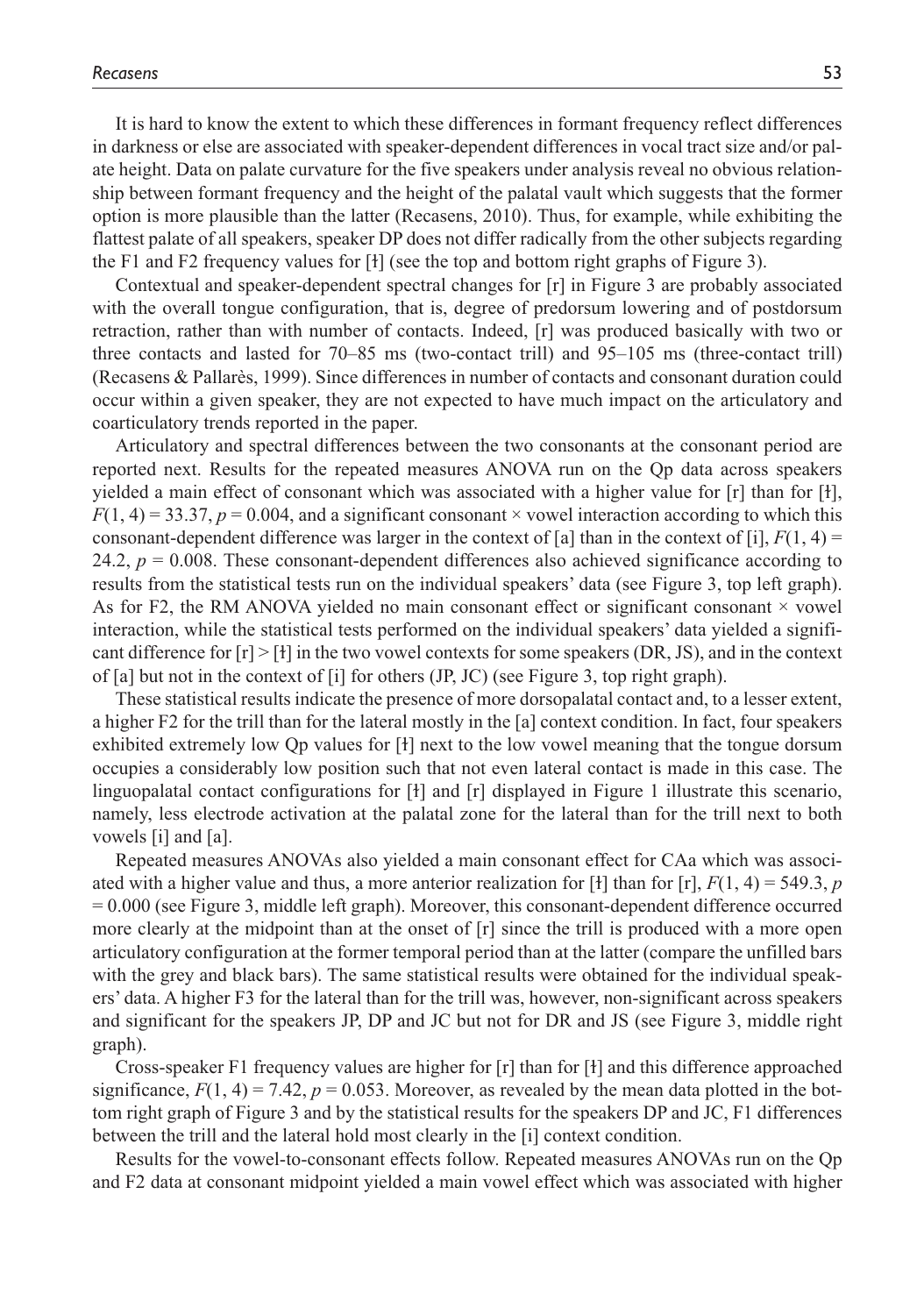values in the context of [i] vs. [a],  $F(1, 4) = 14.17$ ,  $p = 0.020$  for Qp,  $F(1, 4) = 110.34$ ,  $p = 0.000$ for F2, and a significant consonant  $\times$  vowel interaction according to which this vowel effect was larger and more often significant for [ɫ] than for [r] thus indicating that the lateral is more vowel sensitive than the trill,  $F(1, 4) = 24.2$ ,  $p = 0.008$  for Qp,  $F(1, 4) = 165.49$ ,  $p = 0.000$  for F2. The vowel factor achieved significance for F1 as well: this formant frequency was significantly higher in the context of [a] vs. [i],  $F(1, 4) = 50.12$ ,  $p = 0.002$ , but not for CAa or F3. Statistical tests run on all five individual speakers' data also yielded a main vowel effect for Qp,  $F2$  ([i] > [a]) and F1  $([a] > [i])$ .

A higher degree of vowel coarticulation for the lateral than for the trill becomes apparent when the articulatory and acoustic values for  $\lbrack f \rbrack$  and  $\lbrack r \rbrack$  and  $\lbrack a \rbrack$  and  $\lbrack a \rbrack$  are subtracted from each other. Bars displaying the results for Qp, F2 and F1 in Figure 4 show indeed larger vowel-dependent differences and thus more vowel coarticulation for the lateral than for the trill in the case of all or most speakers (top and bottom graphs). A similar, albeit less clear, trend holds for F3 but not for CAa (middle graphs).

To summarize, the articulatory and acoustic data for Eastern Catalan presented above indicate that, in comparison to a moderately dark realization of the alveolar lateral, the alveolar trill is articulated at a more retracted location and exhibits a higher tongue body (most clearly in the context of [a]) and presumably more oral opening and a lower jaw (at least next to [i]). Moreover, in comparison to the lateral, the trill appears to be less sensitive to vowel-dependent effects in tongue body height and perhaps in jaw height as well.

*2.2.2 Vowel period*. Results for the size of the consonant-to-vowel effects are reported in the first place. Table 1 displays significant differences in Qp, F2, F1 and F3 between the two consonants during V1 and V2. As indicated in the table caption, L denotes a higher value for [ɫ] than for [r] and R the reverse relationship.

Analogously to the consonant-dependent differences occurring at the consonantal period, the bottom panel of the table indicates the presence of higher Qp and F2 values for the rhotic than for the lateral during preceding and following [a] in 18 out of 20 cases. This scenario is illustrated for speaker JC in the graphs of Figure 5 where the VC and CV trajectories for the trill (filled squares) run higher than those for the lateral (empty squares) during both  $V1 = [a]$  and  $V2 = [a]$ .

Also in parallel to the overall situation at the consonant midpoint, the number of significant Qp and F2 differences is smaller during the vowel [i] than during the vowel [a] (compare the top and bottom panels of Table 1). Moreover, while the Qp values at the midpoint of the consonant were consistently higher for [r] than for [ɫ] next to [i], the corresponding dorsopalatal contact trajectories during the adjacent vowel [i] are lower for the trill than for the lateral in 6 out of 10 cases while the reverse relationship occurs only once. Data for speaker JC in Figure 2 show indeed lower Qp values for the trill (filled squares) than for the alveolar lateral (empty squares) during preceding and following [i]. A trend towards the presence of lesser linguopalatal contact size for [r] than for [ɫ] during the vowel but not during the consonant may be related to the strict requirements on trilling: it appears that the preparation of trilling requires a low tongue dorsum position during the antagonistic vowel [i] while the execution of the trilling motion during the consonant period is facilitated by a relatively high position of the tongue body. The consonant-dependent differences in F2 frequency during [i] are more consistent with those observed at the midpoint of the consonant, that is, values are lower for [r] than for [ɫ] in the case of speakers JP, DP and JC but not of speakers DR and JS (see the top right graph of Figure 3 and F2 trajectories for speaker JC in Figure 2).

In close relationship to the consonant-dependent CAa and F3 differences at consonant midpoint (Figure 3, two middle graphs), Table 1 reveals the presence of a higher F3 for [ɫ] than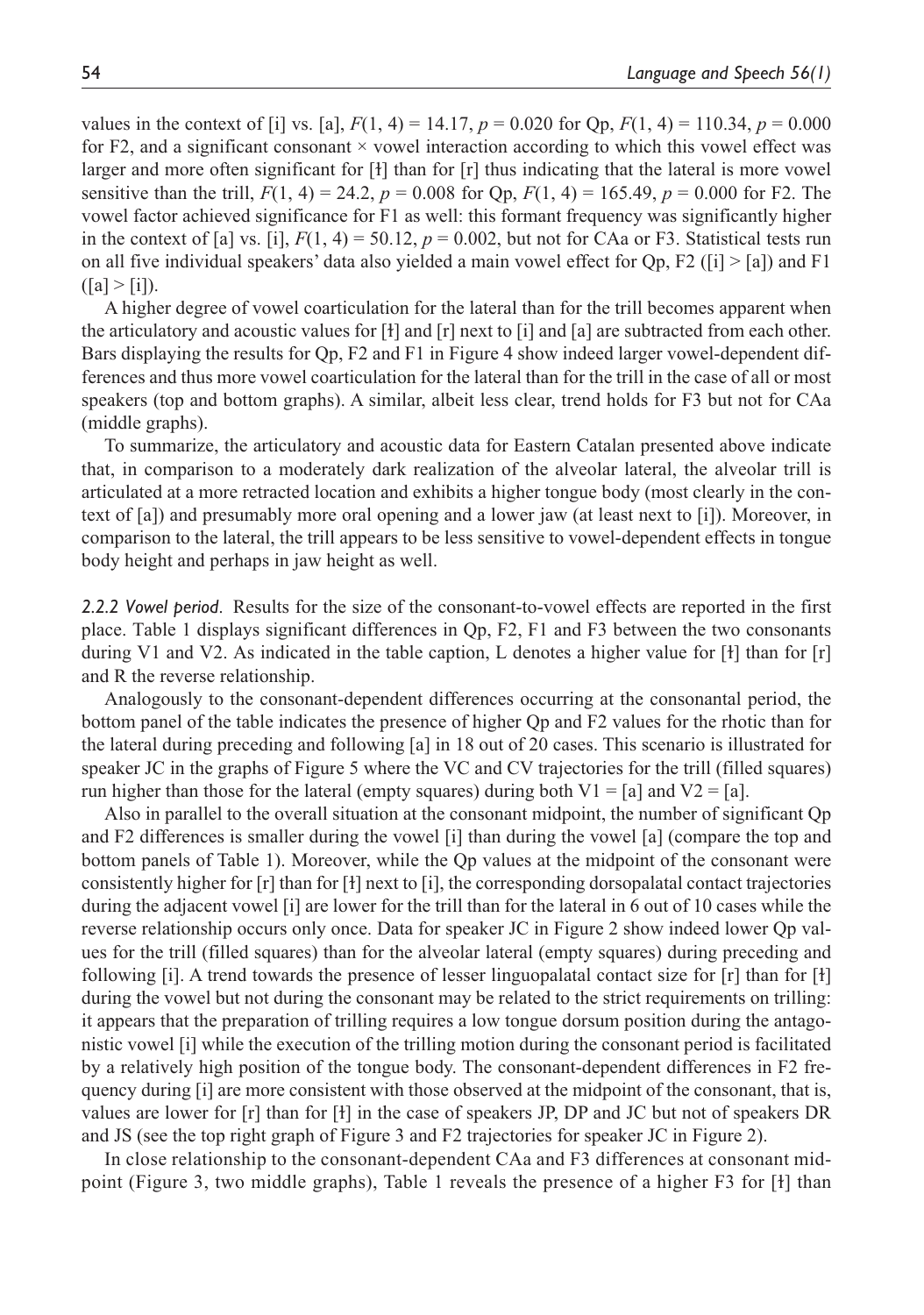

**Figure 4.** Articulatory and acoustic differences between [i] and [a] for [ɫ] and [r] at consonant midpoint as a function of speaker. CAa data for the trill are presented at consonant onset (black bars) and at consonant midpoint (grey bars).

for [r] in the two vowel contexts as a general rule. Also in parallel to the scenario at the midpoint of the consonant (Figure 3, bottom graph), F1 runs higher for [r] than for [ɫ] during the adjacent vowel [i] in most cases; as for the [a] context condition, this formant frequency turns out to be generally higher for [r] than for [ɫ] at the anticipatory level and the reverse at the carryover level.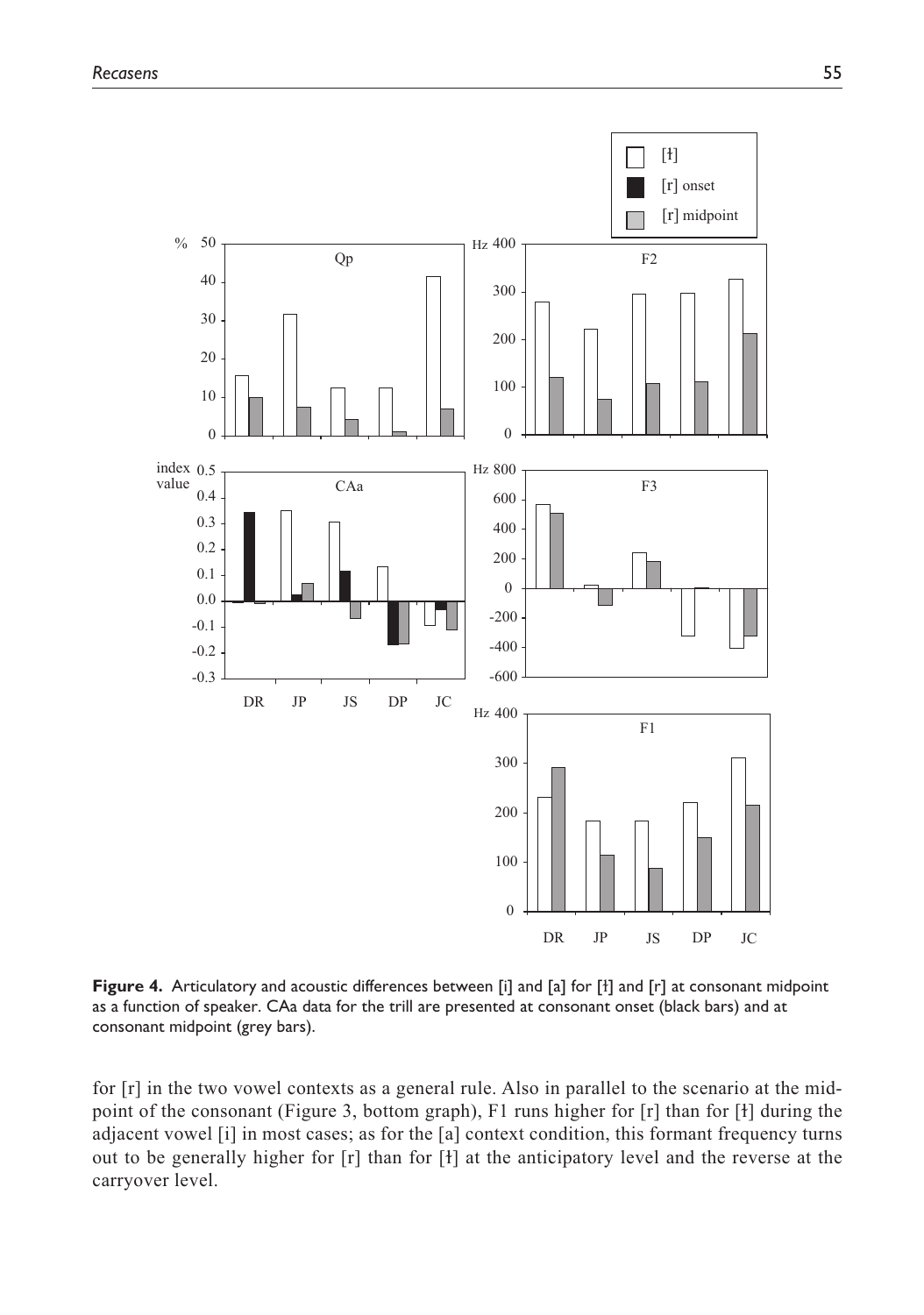|            | Qp         | F <sub>2</sub> | FI.         | F <sub>3</sub> | $Q_{P}$     | F <sub>2</sub> | FI | F <sub>3</sub> |
|------------|------------|----------------|-------------|----------------|-------------|----------------|----|----------------|
|            | $VI = [i]$ |                |             |                | $V2 = [i]$  |                |    |                |
| Speaker DR |            | $\mathbf R$    |             |                |             |                |    |                |
| Speaker JP |            |                | R           | L              |             |                |    |                |
| Speaker JS |            | R              | R           |                |             |                |    |                |
| Speaker DP |            |                | R           |                | $\mathbf R$ |                | R  |                |
| Speaker JC |            |                | R           |                |             |                | R  |                |
|            | $VI = [a]$ |                |             |                | $V2 = [a]$  |                |    |                |
| Speaker DR | R          | $\mathbf R$    | $\mathbf R$ | R              | $\mathbf R$ | $\mathbf R$    |    |                |
| Speaker JP | R          | $\mathbf R$    | $\mathbf R$ |                | $\mathbf R$ |                |    |                |
| Speaker JS | R          | $\mathbf R$    |             |                | $\mathbf R$ | $\mathbf R$    |    | R              |
| Speaker DP | R          | R              | $\mathbf R$ |                | $\mathbf R$ |                |    |                |
| Speaker JC | R          | R              |             |                | $\mathbf R$ | R              | R  |                |

**Table I.** Instances of significant Qp, Fl, F2 and F3 differences between [i] and [r] during preceding (Vl) and following (V2) [i] and [a]. L indicates the presence of a higher value for [i] than for [r], and R the reverse relationship.

Results for the direction of the consonant-dependent effects are discussed next. Trends in coarticulatory direction were evaluated by comparing the temporal extent of the significant consonantdependent differences during the vowels preceding and following the target consonant. Only differences conforming to the prevailing patterns present in Table 1 will be accounted for: a higher



**Figure 5.** Qp and F2 trajectories for [ł] (empty squares) and [r] (filled squares) during preceding VI = [a] (top) and following  $V2 = \lceil a \rceil$  (bottom). The arrows below the graphs extend along the temporal span of the significant C-to-V coarticulatory effects. Data correspond to speaker JC.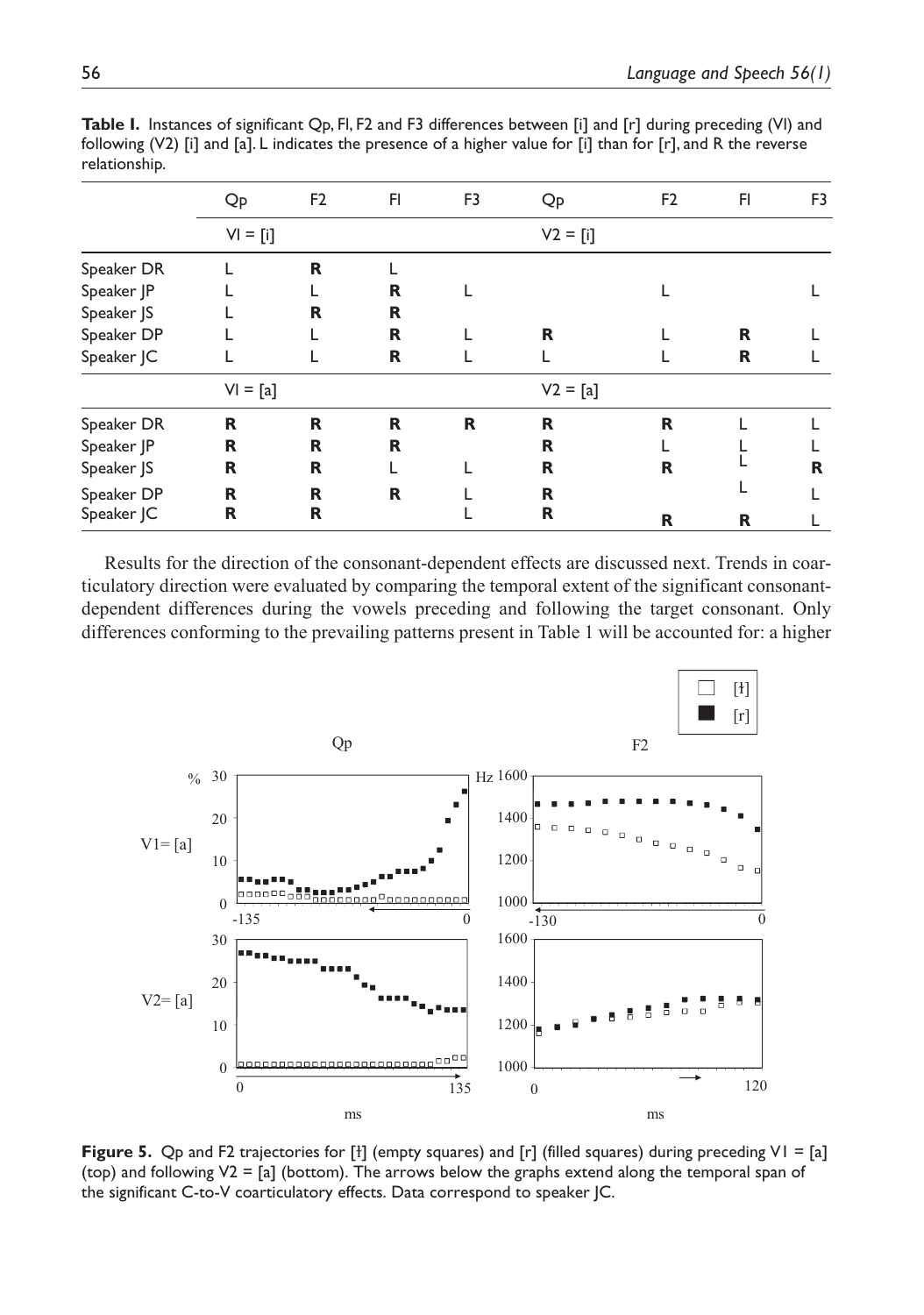Qp and F2 for  $[r]$  vs.  $[t]$  during  $[a]$  and the reverse during  $[i]$ ; a higher F3 for  $[t]$  vs.  $[r]$  in the two vowel contexts; a higher F1 for [r] than for [ɫ] during preceding and following [i] and during preceding [a], and the reverse during following [a].

Figures 6 and 7 plot the consonant-dependent Qp and F2 differences over time during the two vowels [i] and [a] both as a function of coarticulatory direction (differences during V1 in the left graphs and during V2 in the right graphs) and speaker (DR, JP, JS, DP, JC). In the figures, horizontal dotted lines have been drawn at V1 onset (left graphs) and at V2 offset (right graphs). Vertical lines extend from onset to offset of those temporal intervals during which the statistical tests yielded a significant consonant-dependent difference conforming to the expected trend; crosses correspond to isolated time points at which significant differences occurred. Inspection of the graphs reveals that the consonantal differences in question may start at or close to vowel onset (as, for example, all lines in the bottom left graph of Figure 7) and extend until or nearby vowel offset (e.g., all lines in the top right graph of Figure 7), or else begin at about V1 midpoint (e.g., all lines in the top left graph of Figure 6) and end at about V2 midpoint (e.g., the line for speaker JP in the bottom right graph of Figure 6). Moreover, the significant differences between [t] and [r] are usually continuous but may be discontinuous as well (e.g., line for speaker JS in the top left graph of Figure 6).

According to Figure 6, Qp and F2 differences between [ɫ] and [r] in the [i] context are less numerous but last longer when occurring during V2 (they stay until the second half of V2 or until V2 offset) than during V1 (they begin at about the V1 midpoint). A similar pattern applies to the F1



**Figure 6.** Temporal periods during which expected differences in Qp, F2 and F1 between the vowel trajectories for[iɫi] and [iri] were found to be significantly different. Data have been plotted independently for V1 (left) and V2 (right), and for the speakers DR, JP, JS, DP and JC. Crosses have been placed at isolated temporal points showing a significant consonant-dependent difference, and dashed lines at V1 onset (left) and V2 offset (right).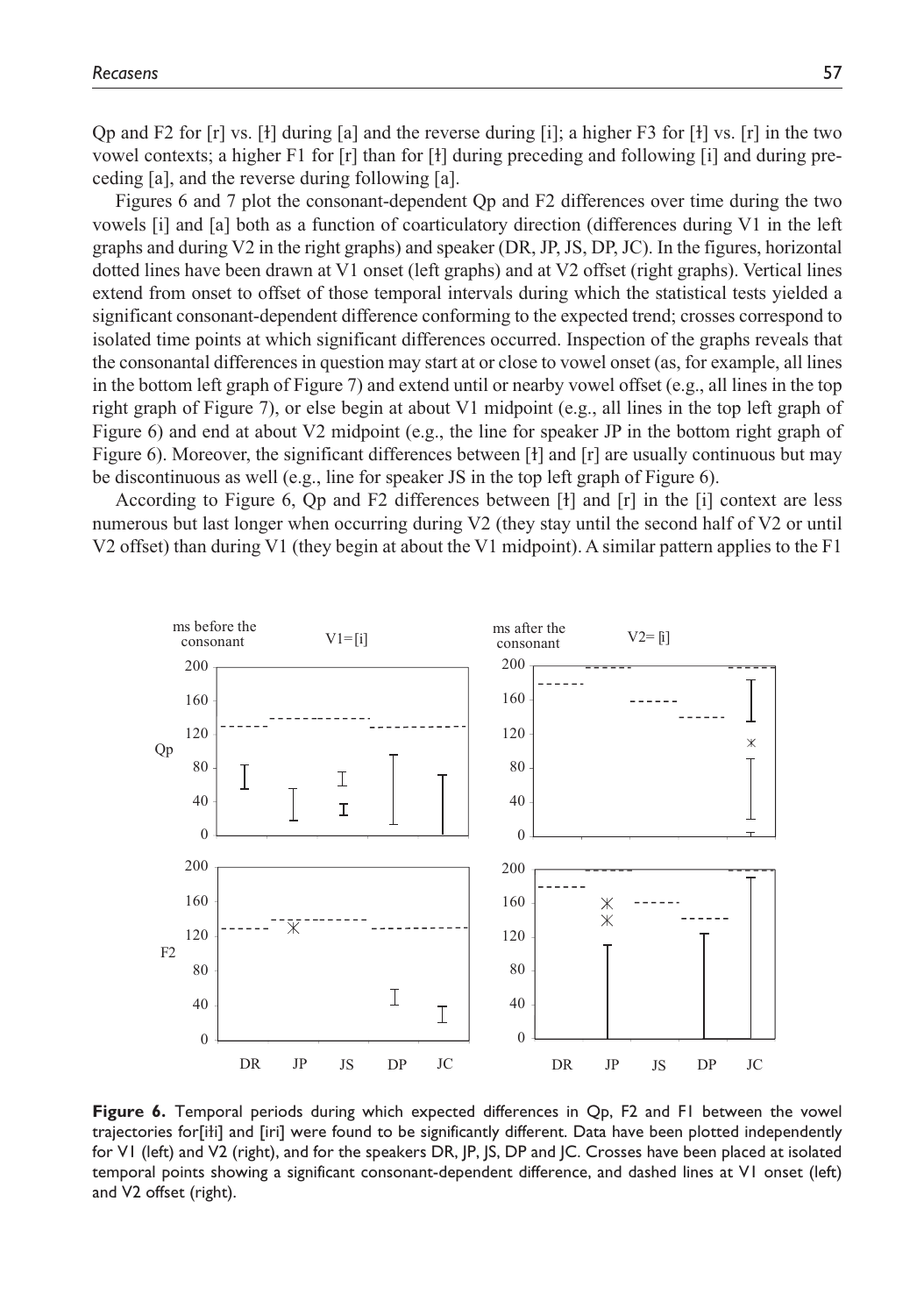

**Figure 7.** Temporal periods during which expected differences in Qp, F2 and F1 between the vowel trajectories for [aɫə] and [arə] yielded a significant effect. Data have been plotted independently for V1 (left) and V2 (right), and for the speakers DR, JP, JS, DP and JC. Crosses have been placed at isolated temporal points showing a significant consonant-dependent difference, and dotted lines at V1 onset (left) and V2 offset (right).

data (not shown). This scenario may be illustrated with the data for speaker JC in Figure 2. As indicated by the arrows appended under the graphs, consonant-dependent differences during V1 achieve significance from consonant onset at 0 ms back to -70 ms at about V1 midpoint in the case of the Qp data (top left graph), and between -20 ms and -40 ms somewhere during the second half of V1 for F2 (top right graph). Differences at the carryover level, on the other hand, may be traced during practically the entire V2 period, namely, between +20 ms and +90 ms and between +135 ms and +185 ms for Qp (bottom left graph), and between consonant offset and +195 ms for F2 (bottom right graph).

The temporal extent of the consonant-dependent differences during the vowel [a] (Figure 7) reveals a similar scenario: differences last longer at the carryover level than at the anticipatory level at least for the Qp data (also for the F1 data, not shown). More specifically, consonant-related differences in anticipatory coarticulation begin at 35–60 ms before the consonant for Qp and at about V1 onset for F2, while differences in carryover coarticulation approach V2 offset for Qp and stop somewhat earlier for F2. The graphs in Figure 5 may be adduced in order to illustrate the scenario just described. A comparison between the top and bottom left graphs shows indeed that the Qp trajectories for [ɫ] and [r] stay different for a much longer time during V2 (between consonant offset and +135 ms at V2 offset) than during V1 (from consonant onset back to -60 ms). As for the F2 data (right graphs), differences last somewhat longer during V1 (from consonant onset back to  $-130$  ms at V1 onset) than during V2 (from  $+80$  ms until  $+90$  ms).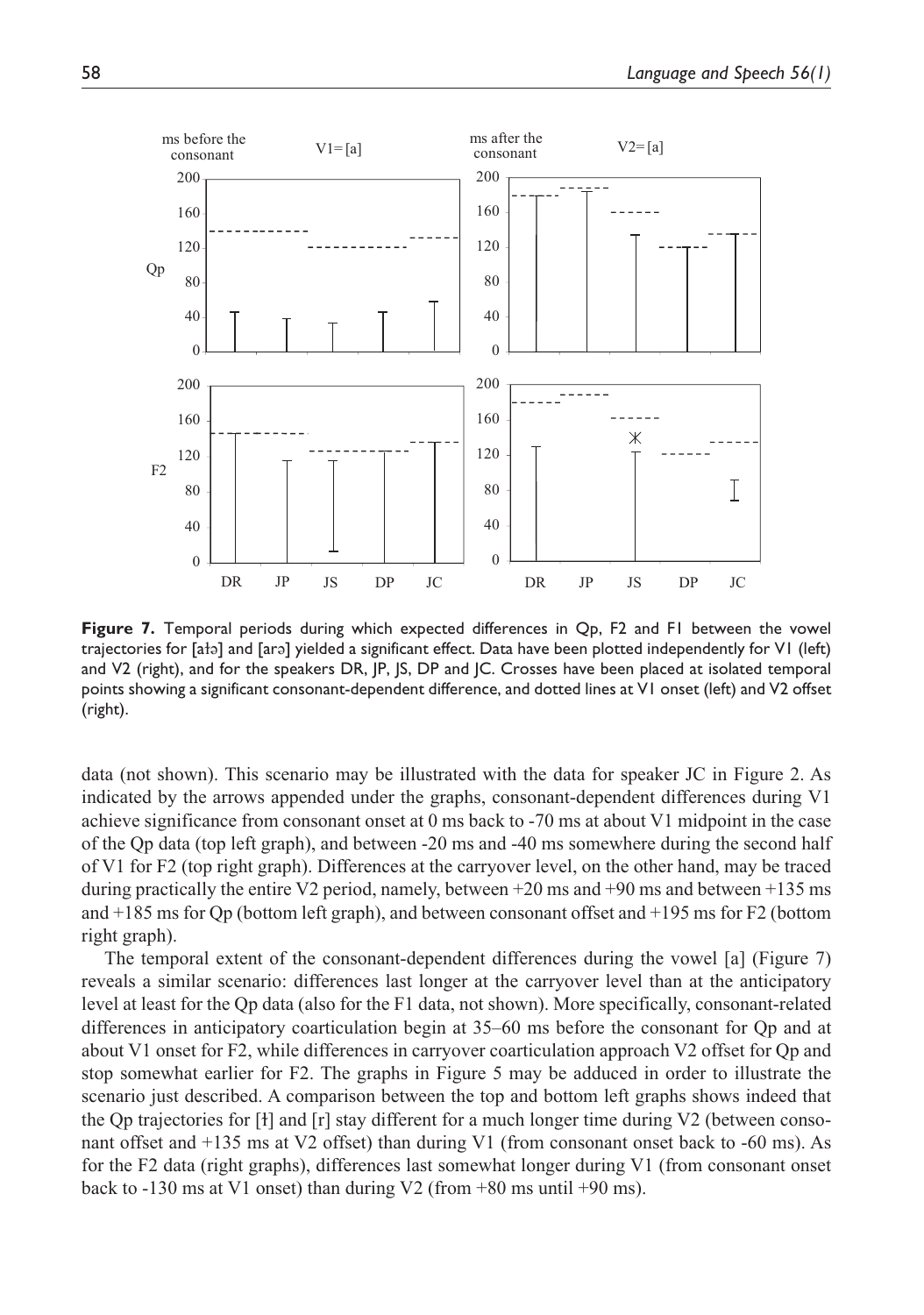To summarize, robust differences between the two consonants were found to occur not only at consonant midpoint but also during the preceding and following vowels. Thus, the tongue body generally occupies a higher position for [r] vs. [ɫ] during [a] and the reverse during [i], while constriction location appears to be more anterior for [t] than for [r] during the two vowels. Based on these findings, it has been proposed that trilling requirements cause [r] to be more resistant than [ɫ] to vowel coarticulation during the consonant and to exert more prominent effects on the adjacent vowels. As for coarticulatory direction and because of the same aerodynamic demands, C-to**-**V effects appear to last longer for the trill than for the alveolar lateral at the anticipatory level (during the preceding vowel) and even more so at the carryover level (during the following vowel), and this pattern operates to a larger extent during [i] than during [a].

## **3 Implications for sound change**

Experimental data reported in the previous section allow us to draw several conclusions regarding the relationship between articulation and coarticulatory trends for [ɫ] and [r] and possible consonantrelated changes in vowel quality. The Qp, F2 and F1 scenario indicates that, in comparison to the lateral, the trill ought to be more prone to induce the raising of [a] and presumably of other vowels and the lowering of [i] and possibly of other vowels as well. Moreover, these and other sound changes are expected to occur at the regressive level for the two consonants and at the progressive level for the trill.

This section investigates whether the articulatory and coarticulatory characteristics for the two consonants account for the typology and direction of the relevant vowel quality changes. In addition to vowel raising and lowering shifts directly related to the coarticulatory effects explored in the Results section, other sound changes which appear to be associated with the articulatory characteristics of [ɫ] and [r] will also be reviewed. These changes include shifts in vowel backing and rounding, and instances of vowel or glide insertion triggered by the perceptual categorization of an acoustic transitional event as an independent segment by the listener (regarding the articulatory characteristics of this incidental acoustic element, see Gick & Wilson, 2006). Glide insertions will be referred to as such or as vowel breaking depending on whether emphasis is put on the inserted segment itself or on the replacement of a vowel by a diphthong, respectively.

#### *3.1 Romance languages*

Several aspects of the phonetic realization of the alveolar lateral and the alveolar trill in the Romance languages need mentioning. The alveolar lateral is dark, not clear, in several Romance languages (Catalan, Portuguese, Occitan dialects) and must have been also dark in varieties exhibiting a clear variety nowadays (French, dialects of Italy, perhaps Spanish and Romansh) (Meyer-Lübke, 1974, pp. 430–431; Straka, 1968, p. 287). Therefore, its production involves tongue body lowering and backing rather than a relatively high and anterior tongue body position. As for the trill, it occurs typically in syllable initial position and appears to have had an alveolar realization in the past in languages showing a uvular variety today; thus, [ʀ] is a recent innovation in French  $(XVII<sup>th</sup> century)$  and an even more recent one in Portuguese and Occitan dialects (Lausberg, 1970, pp. 411–412; Parkinson, 1988, pp. 137–138). Possible actions involved in this change may be tongue dorsum retraction and apical contact loss, which are prone to occur syllable finally. In this paper we will consider instances of a trill or a trill-like realization of [r] such as those occurring not only syllable initially but also syllable finally whether before a consonant or a pause.

As for the regressive changes, the trill [r], and, to a lesser extent, [ɫ] may trigger the insertion of a preceding low vowel in word initial position in Romance (see (1)). This case of vowel epenthesis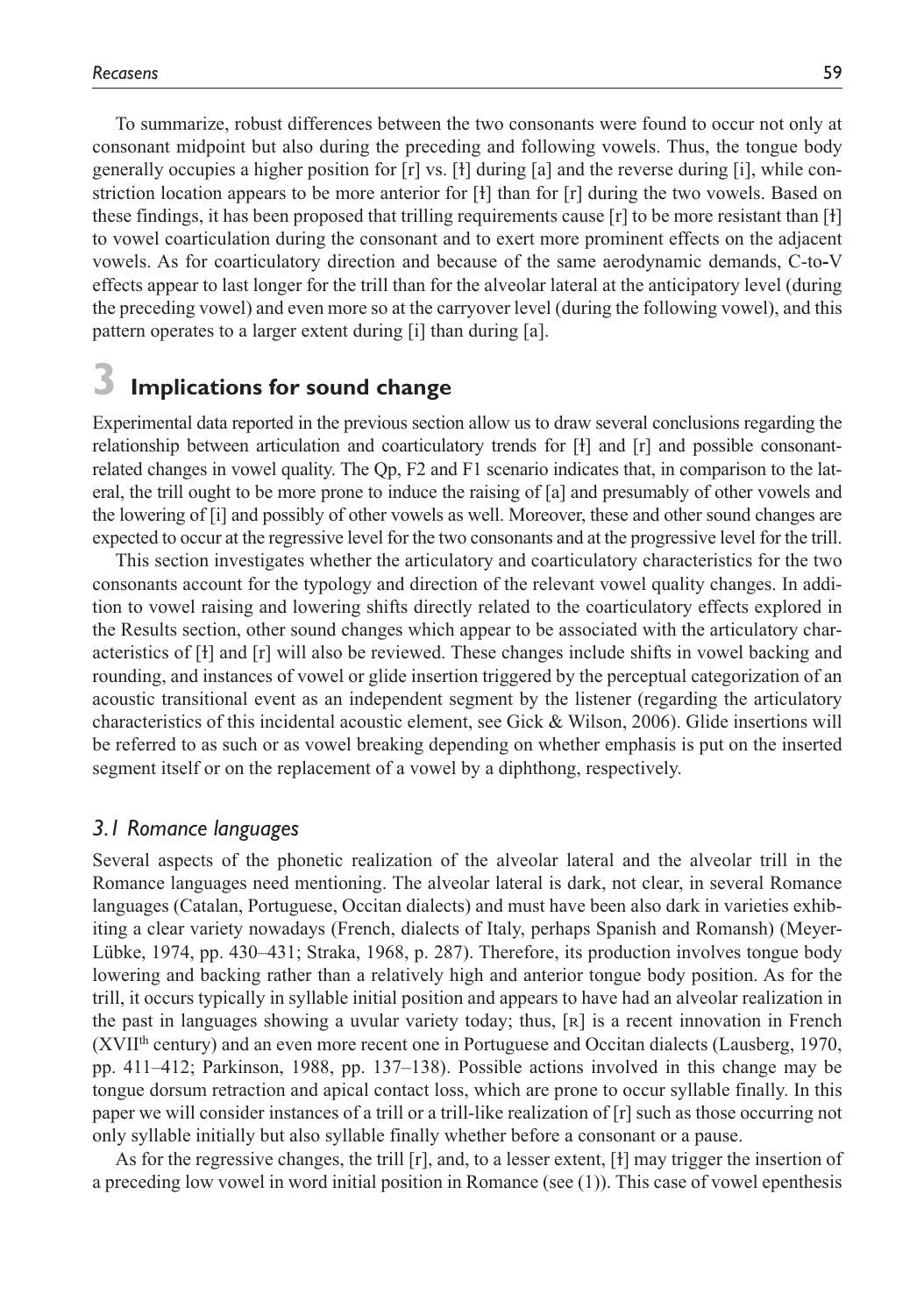may be associated with anticipatory tongue predorsum lowering and postdorsum retraction preceding closure formation for the consonant, and more so for the trill presumably due to the strict aerodynamic requirements. It is most likely to have been preceded by elision of the unstressed front vowel placed between the rhotic and the following consonant whenever the articulatory gestures for the two consonants overlap sufficiently in time (James Scobbie, pers. comm.).

(1) Tuscan Italian from Cortona [**a**rmaˈne] < Latin [remaˈneɾe] "to remain"; middle Italian from the Marche [**a**rtɾoˈve] for Italian *ritrovare* "to find again"; Northern Italian from Emilia-Romagna [**a**lˈdam] < Latin [leˈtame] "manure"; Surmeiran Romansh [**a**lˈveːr] < Latin [leˈvaɾe] "to raise", [**a**rnuˈeːr] < [renoˈvaɾe] "to renew"; Gascon Occitan [**a**ˈriw] < Latin [ˈrivʊ] "river". (Rohlfs, 1966, pp. 171, 224; Lutta, 1923, pp. 141–142; Millardet, 1910, p. 122)

Glides with a lower F2 than the target vowel may also be inserted before [ɫ] and [r] in VC sequences. The quality of the appended segment may be essentially [ $\varepsilon$ , a] after [i], and [a] after mid front and back rounded vowels (see the phonetic characters in boldface appearing in the output forms in (2)). Regressive glide insertion explains the generation of falling diphthongs which may have shifted to rising diphthongs at a later date; thus, the Occitan variant ['fielo] must have been derived from Latin [ˈfilat] through the intermediate stages [ˈfiɛ̯lo]. This glide insertion process appears to result from the categorization of the F2 vowel transitions, which in VC sequences with [ɫ] and [r] are falling if the target vowel is front and mostly flat and low frequency if the vowel is back. This direction of the vowel transitions is in line with the tongue dorsum lowering and backing motion involved in the implementation of the two consonants.

(2) Occitan [ˈfjɛlo] < Latin [ˈfilat] "he/she spins", [ˈvj**a**rdo] < Latin [vɪɾɪde] "green", [eˈtj**a**lo] < Latin [ˈstella] "star", ['t**ja**ro] < Latin ['tɛra] "earth", [soæl] < Latin ['solu] "alone"; Romagnol Northern Italian [poark] < Latin [ˈpɔrkʊ] "pig". (Bouvier, 1976, pp. 247–249; Ronjat, 1930, pp. 157, 388; Schürr, 1970, p. 127)

In parallel to the vowel and glide insertion processes just reviewed, vowel assimilatory changes triggered by [ɫ] and [r] are essentially regressive. Regressive C-to**-**V effects cause high or mid vowels to lower (see (3)), and front or low vowels to become mid back rounded (see (4)).

(3) Gallurese, Corsican, and Leccese Southern Italian [ˈt**a**ra] < Latin [ˈtɛra] "land"; Western Catalan [f**a**ˈre] < Latin [f**e**ˈrajʊ] "blacksmith", [t**a**ˈrɔs] derived from Latin [ˈtɛra] "clod", [d**a**ˈle] < Latin [d**e**ˈliɾjʊ] "eagerness", [pɛl] < Latin [ˈpɪlʊ] "hair"; Catalan [sɔl] < Latin [ˈs**o**le] "sun"; French [ɔʀˈti] < Latin [ʊrˈtika] "nettle", [b**œ**ʀ] < [ˈbyre] < Latin [ˈb**u**tiɾʊ] "butter". (Blasco, 1984, p. 183; Rohlfs, 1966, pp. 130, 132; Recasens, 1996, pp. 75–76, 84, 146; Lausberg, 1970, p. 268)

(4) Northern French from the Ardennes [l**o**r] < Latin [ˈl**a**rdʊ] "lard; Piedmontese Northern Italian [ˈsɔlva] < Latin [ˈsɪlva] "forest"; Pugliese Southern Italian [ˈsɔlə] < Latin [ˈs**a**le] "salt"; Tuscan Italian [ˈnesp**o**lo] < Latin [ˈnespɪlʊ] "medlar"; Milanese Northern Italian [ˈ**o**lter] < Latin [ˈ**a**lteɾʊ] "another one". (Bruneau, 1913, p. 233; Rohlfs, 1966, pp. 38, 81, 174, 471)

Except for the changes  $[v, o] > [o]$  in (3), these C-to-V assimilatory processes appear to be associated with F2 lowering as the tongue predorsum lowers  $([1] > [\varepsilon], [y] > [\alpha]$  and  $[\varepsilon, \varepsilon] > [a]$  in (3)) or the tongue dorsum undergoes backing or raising toward the upper pharyngeal region ([1, a] > [5, o] in (4)). The sound change data presented in (3) and (4) also reveal that the lowering of mid front vowels is stronger for the trill than for the lateral perhaps in accordance with differences in tongue dorsum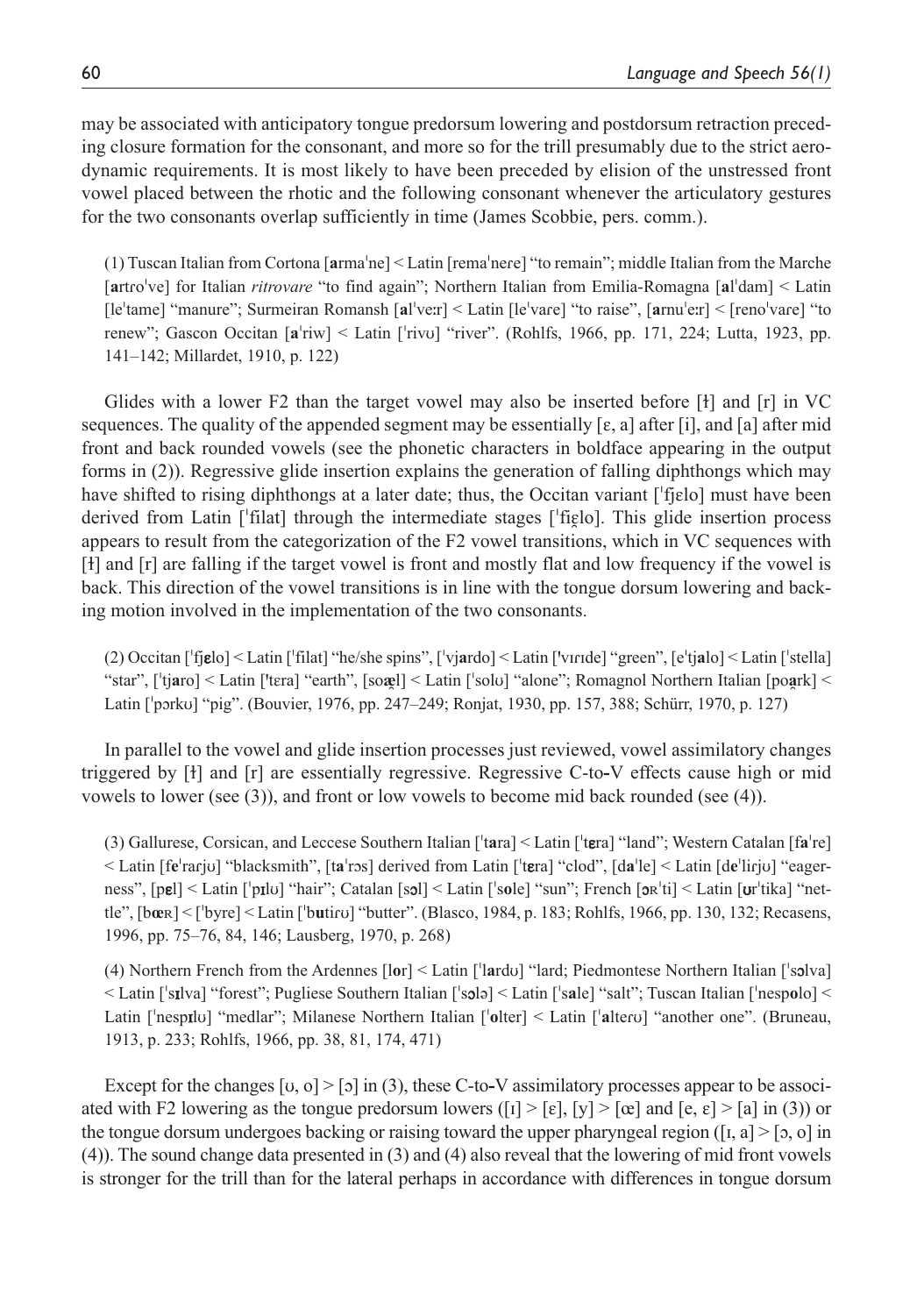lowering during the vowel (see Results section), while the backing and rounding of front and low vowels occurs more often before the lateral than before the trill perhaps in line with differences in postdorsum constriction degree between the two consonants (see Introduction). Moreover, the lowering of high and mid back rounded vowels ([v, o] > [ɔ] in (3)) suggests that the posterior tongue dorsum constriction for [ɫ] and [r] may oscillate between the pharynx and the velar region. In support of this explanation one may also refer to possible Spanish lexical forms where Latin stressed [ʊ] did not undergo the regular evolution [ʊ] > [o] (Spanish [ˈl**o**ðo] < Latin [ˈlʊtu] "mud") but was raised to [u] before the lateral at a time when the consonant must have been dark ([aˈθ**u**fɾe] < [ˈsʊlfʊɾe] "sulphur", [emˈp**u**xa] < [imˈpʊlsat] "he/she pushes", [ˈk**u**mbɾe] < [ˈkʊlmɪne] "summit").

The small number of cases of regressive [a] raising into a mid front vowel before the alveolar lateral and the alveolar trill in Romance does not allow confirmation of the prediction made in the Results section that low vowels should raise to a larger extent before the latter vs. former consonant (Romagnol Northern Italian [tɛrt] < Latin [ˈt**a**rde] "late", [kɛlt] < Latin [ˈk**a**lɪdʊ] "hot"; Rohlfs, 1966, pp. 41, 49). In any case, the fact that the second consonant in the cluster is a dental stop in the two examples suggests that the tongue dorsum has to adopt a considerably raised position for [a] raising to apply. The low vowel raising process appears to be more prone to operate before a tap, as, for example, Tuscan Italian [marg**e**ˈɾita] < Latin [marg**a**ˈɾita] "daisy", [ˈmask**e**ɾa] < Arabic *mask*a*ra* "mask", [ˈtsukk**e**ɾo] < Arabic *sukk*a*r* "sugar" (Tuttle, 1974).

Consonant-induced sound changes may also occur at the progressive level. Instances of progressive vowel assimilation take place immediately after the trill but not after the alveolar lateral. They are documented in Old Romanian where [r] caused following [e] and [i] to undergo lowering and centralization into [ə] and [ɨ], respectively ([r**ə**w] < Latin [ˈr**e**ʊ] "bad, mean", [rɨw] < Latin [ˈr**i**vʊ] "river"; Lausberg, 1970, p. 268), and in several Romance languages where unstressed vowel backing and rounding may operate after  $[r]$  and often before a labial consonant (Occitan  $[r\mathbf{u}'z(i\mathbf{n})\mathbf{o}]$ ) < Latin [r**e**ˈzina] "resin"; Tuscan [r**o**veʃˈʃaɾe] < Latin [r**e**verˈsjaɾe] "to overturn", [r**u**ˈbello] < Latin [r**e**ˈbelle] "rebel"; Sardinian [r**o**ˈmazu] < Latin [r**e**ˈmansʊ] "thin"; Wartburg, 1922–… , vol. 10, p. 299; Maiden, 1995, p. 44; Tekavčić, 1980, p. 74; Rohlfs, 1966, p. 169). Also, in the Occitan region of Gévaudan, pretonic [e] may often lower before or after the trill but only before, not after, the lateral (see (5)).

(5) Gévaudan [b**a**ˈrul] < Latin [v**e**ɾʊkʊlʊ] "bolt", [dʒ**a**rˈmo] < Latin [g**e**rˈmanʊ] "brother", [f**a**ˈrado] < Latin [f**e**ˈrata] "bucket", [r**a**ˈdundo] < [r**e**ˈtʊnda] < Latin [roˈtʊnda] "round (fem.)", [r**a**ˈmɛdi] < Latin [r**e**ˈmɛdjʊ] "remedy", [d**a**liˈkat] < Latin [d**e**liˈkatʊ] "delicate", [dʒ**a**ˈga] < Latin [g**e**ˈlaɾe] "to freeze". (Camproux, 1963, pp. 96–97)

Data on dissimilatory fronting and unrounding of back rounded vowels next to [ɫ] and [r] provide additional evidence in support of differences in the direction of the C-to**-**V effects associated with the two consonants. Indeed, in Catalan, the change of unstressed [u] into [ə] in the context of a stressed high vowel is prone to take place before the lateral and the trill and after the trill but not after the lateral ([p**ə**lˈmo] < Latin [pʊlˈmone] "lung", [**ə**rˈtiɣə] < Latin [ʊrˈtika] "stinging nettle", [r**ə**ˈmo] < Latin [r**u**ˈmoɾe] "rumour"; Recasens, 1996, p. 150).

A progressive action could also explain the raising of unstressed [a] to [e] and of unstressed [e] to [i] after a word initial trill, not an alveolar lateral, in lexical forms taken from Spanish ([reŋˈkor] < Latin [raŋˈkoɾe] "bitterness", [renaˈkwaxo] derived from Latin [ˈrana] "tadpole"; Menéndez Pidal, 1968, p. 69) and dialectal Catalan ([reˈfal] < Arabic *rahl* "shed", [reˈʒɔla] < Arabic *lağûra* "tile", [riˈpunt] < Latin [reˈpʊŋktʊ] "backstitching", [risˈklɔzə] < Latin [resˈklawza] "dam"; Recasens, 1996, p. 103; Alcover & Moll, 1968–1975, vol. 9, pp. 395, 405).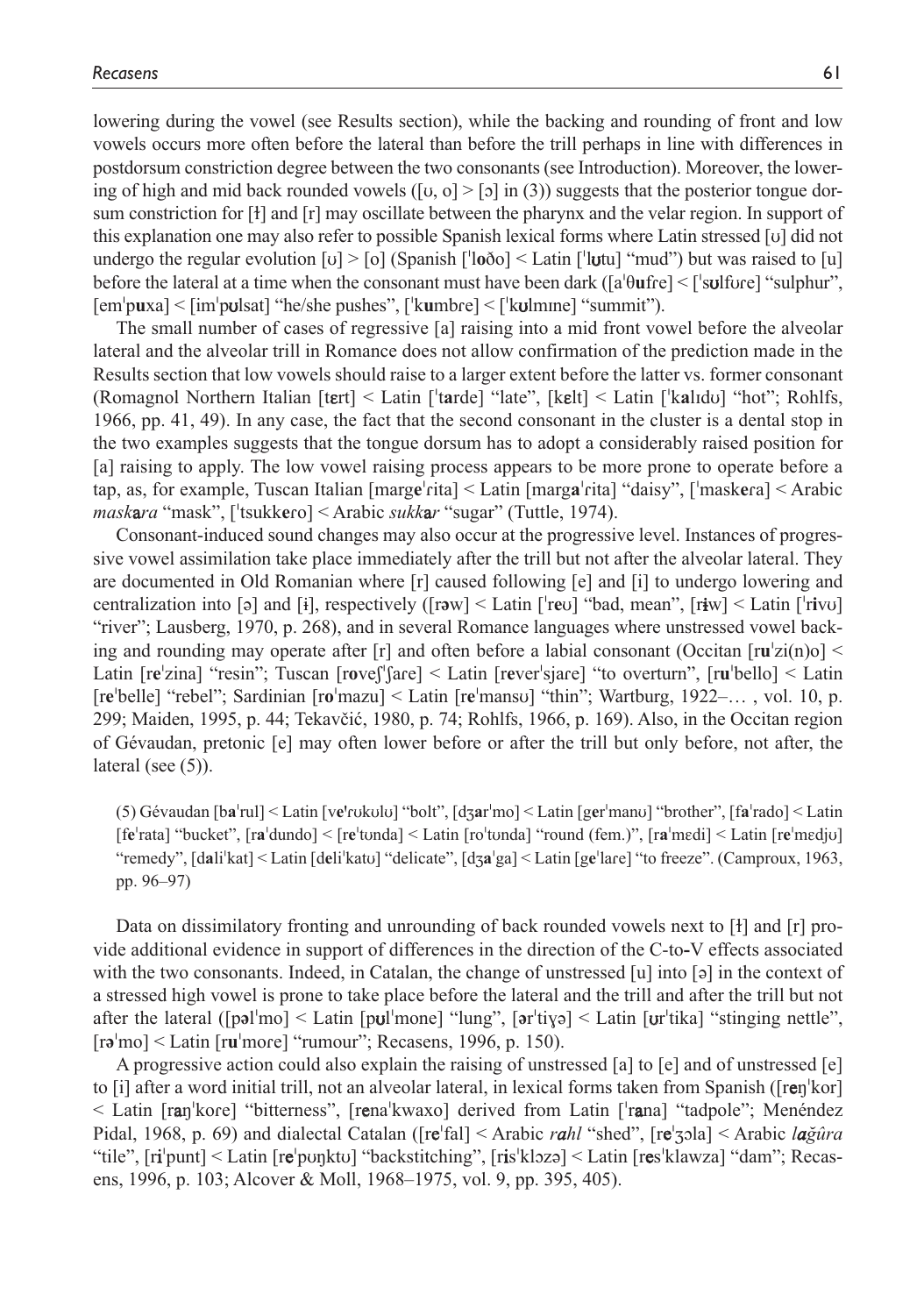#### *3.2 Early Germanic and Old English*

Analogous regressive changes to those just reviewed for the Romance languages have occurred in Early Germanic (Denton, 2003; Krahe, 1994, p. 73; Vennemann, 1972). Vowel lowering accounts for several vowel shifts operating before /r/: stressed short /i,  $u$ />/ $\varepsilon$ ,  $\sigma$ / and unstressed /e/>/a/ in Ghotic;  $\langle \text{a} \text{i} \rangle > \langle \text{e} \rangle$  and  $\langle \text{aw} \rangle > \langle \text{b} \rangle$ , as well as  $\langle \text{ew} \rangle > \langle \text{eo} \rangle$  before a non-high vowel in the following syllable, in Old High German;  $\langle \text{a} \text{i} \rangle > \langle \text{a} \text{a} \rangle$  in North Germanic. Also, when appearing before preconsonantal  $\langle \text{I}, \text{r} \rangle$ , short /a/ failed to raise and front to /e/ through umlaut induced by a high front vocalic segment in the following syllable in Old High German. Parallel regressive sound changes have taken place in Old English such as the breaking of /i, e,  $\alpha$ / into /io, eo,  $\alpha$ a/, respectively, before preconsonantal /r/ and to a lesser extent before preconsonantal /l/, the retraction process  $\alpha$ / $\alpha$ / $\alpha$ / before preconsonantal /l/ and before /r/ followed mostly by a labial consonant, and the retraction and rounding processes /i/  $>$ /u/ and  $/e$   $>$  /o/ after /w/ and before preconsonantal /r/ (Campbell, 1959, pp. 54–60).

Judging from the sound changes just described it can be assumed that /l/ and /r/ were pronounced with a more or less marked lowered and retracted tongue body position in the Germanic languages (Prokosch, 1939, p. 114). Regarding /l/, this would mean that, as assumed for Old English (Lass, 1992, p. 41), the alveolar lateral was more or less dark and thus involved different degrees of postdorsum retraction. The articulatory characteristics of the rhotic deserve special attention. As for Early German, Vennemann (1972) has pointed out that the rhotic might have been an alveolar trill ( $[r]$ ), a uvular trill ( $[r]$ ) or a retroflex continuant ( $[r]$ ), while recent evidence suggests that the first and third alternatives are more plausible than the second one (Denton, 2003). As argued below,  $\lceil \mathbf{r} \rceil$  and  $\lceil \mathbf{r} \rceil$  resemble  $\lceil \mathbf{r} \rceil$  articulatorily in many respects and could thus trigger regressive vowel lowering and retraction as well.

Analogously to the alveolar trill, the uvular trill  $\lceil \mathbf{R} \rceil$  is articulated with considerable predorsum lowering, and postdorsum retraction and raising towards the uvular and upper pharyngeal regions (Malmberg, 1974, p. 159; Straka, 1965). Its spectral characteristics are similar to those for [r] though F2 is lower and F3 is higher: according to data from the literature, F1, F2 and F3 for Swedish [ʀ] are found at 530 Hz, 925–1250 Hz and 2425 Hz or somewhat higher, respectively (Engstrand, Frid, & Lindblom, 2007; Ladefoged & Maddieson, 1996, pp. 226, 229). On the other hand, the approximant [ɹ] exhibits low F1, F2 and F3 frequencies whether realized with a bunched dorsopalatal constriction, an apico-alveolar constriction or other lingual configurations (American English: Delattre, 1971a, 1971b; Delattre & Freeman, 1968; Zawadzki & Kuehn, 1980. Dutch: Scobbie & Sebregts, 2010). In particular, the formant frequencies for prevocalic  $\lceil a \rceil$  in American English range between 330–430 Hz (F1), 880–1200 Hz (F2) and 1380–1610 Hz (F3) (Espy-Wilson, 1987; Hagiwara, 1995; Stevens, 1999; Westbury, Hashi, & Lindstrom, 1995); in this case, F2 appears to be mostly associated with a pharyngeal constriction whenever present, and F3 with a lip constriction and a large front cavity including a sublingual space (Espy-Wilson, Boyce, Jackson, Narayanan, & Alwan, 2000; Lindau, 1985; Stevens, 1999). Data from other languages also reveal low and close F2 and F3 frequencies for [ $x$ ], namely, F2 = 1265 Hz, F3 = 1798 Hz and F2 = 1097 Hz, F3 = 1542 Hz for the postalveolar and bunched Swedish realizations, respectively (Engstrand et al., 2007), and F2 = 1500–1800 Hz and F3 = 1800–2200 Hz for coda [1] in Dutch (Scobbie & Sebregts, 2010). The acoustic parity between the alveolar approximant and dorsal rhotics may account for the change of alveolars into uvulars in several Germanic languages (Engstrand et al., 2007), and for the rhotic allophonic distribution in Dutch where [ʀ] occurs in onset position and [ɹ] in coda position (Scobbie & Sebregts, 2010).

As for C-to**-**V coarticulation, the uvular trill exerts prominent anticipatory effects on a preceding front vowel given that its realization involves anticipation of the tongue predorsum lowering and tongue root backing motion with respect to the tongue postdorsum raising gesture, and also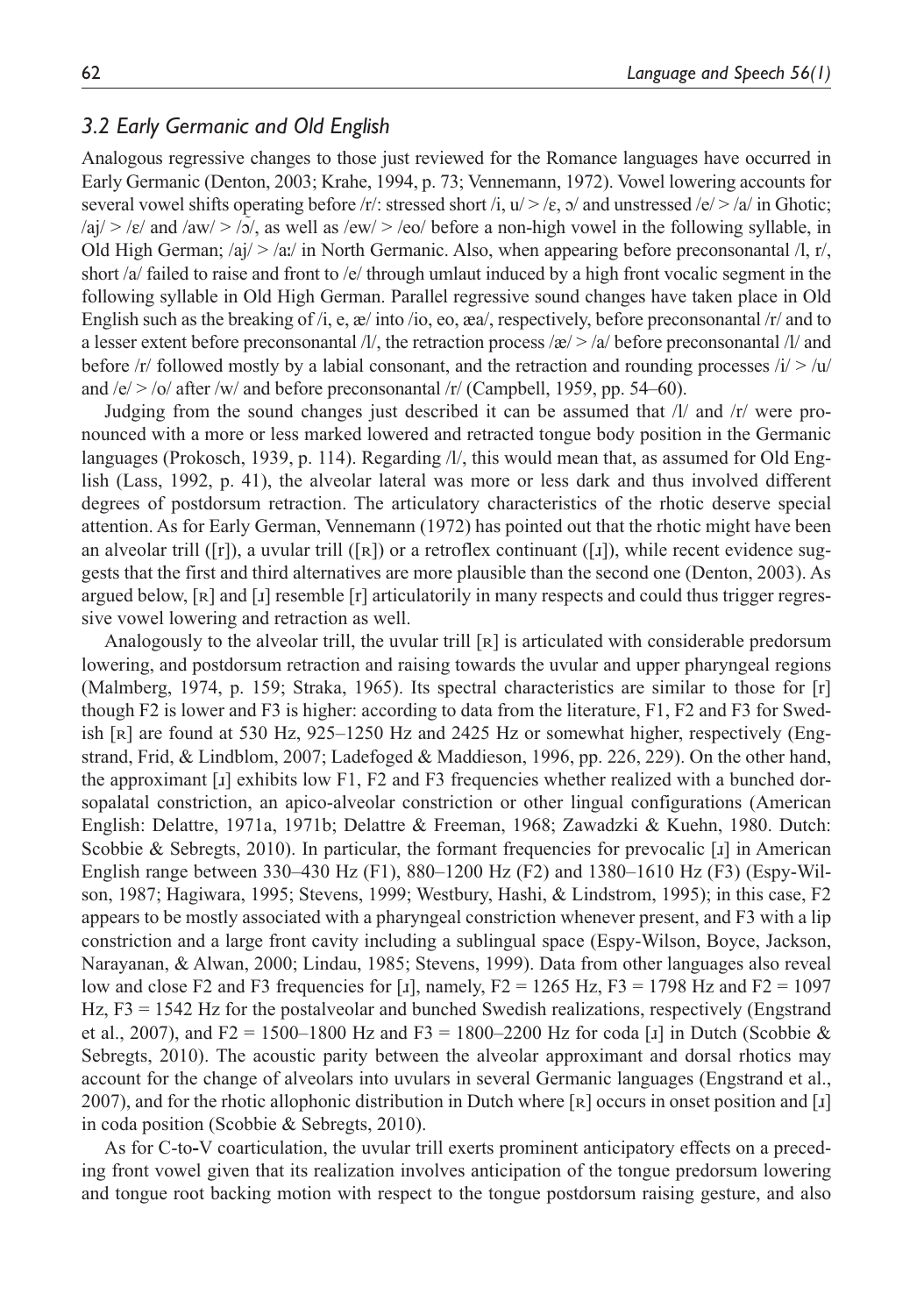salient and long lasting F2 carryover effects on the following vowel (Delattre, 1969, 1971a, 1971b). Regarding [ɹ], C-to**-**V coarticulatory effects appear to be anticipatory rather than carryover, as revealed by American English data showing that this rhotic causes F2 and F3 of the preceding front vowel to lower early in time (Boyce & Espy-Wilson, 1997; Lehiste, 1964).

#### *3.3 Middle and Modern English*

Other changes in vowel quality triggered by the rhotic have operated in Middle and Modern English (Dobson, 1968, vol. 2, pp. 715, 725–726, 759–763; Lass, 1999, pp. 108–113). Some are regressive: instances of schwa insertion (spellings *desyar* 'desire', *hyar* 'hire'), /e/ lowering (*hart* for *herte*), and the backing and rounding of stressed short /i/ before  $\langle r \rangle + a$  dental consonant (*brĭd* > *bĭrd* > *bŭrd*). Effects induced by the rhotic have taken place at the progressive level as well, which appears to be in agreement with orthoepists' referring to Middle and Modern English /r/ as a trilled sound (Dobson, 1968, vol. 2, pp. 945–946), as well as with experimental and descriptive data reported above indicating that the alveolar trill exerts more extensive carryover C-to**-**V effects than the alveolar lateral. This is so for the lengthening, retraction and rounding of stressed short /a/ to /ɒː/ (*wrath*), for the lowering of stressed /oː/ to /ɒː/ (*(a)broad*), and perhaps for the raising of stressed short /e/ to short /i/ before dental, velar and labial consonants (*rest* was paired with *wrist* by orthoepists). On the other hand, changes induced by /l/ are exclusively regressive, such as the generation of /awl, owl/ from / Vl/ sequences with a low or mid back rounded vowel (as in *gold, shoulder*). Apart from the weaker carryover effects for [ɫ] than for the trill, differences in the progressive action between the two consonants may be attributed to allophonic differences, namely, a trill in onset position and an approximant in coda position, and a clear realization of  $\frac{1}{l}$  in onset position and a dark one in coda position as in present-day British English RP and Dutch (Bladon & Al-Bamerni, 1976; Warner, Jongman, Cutler, & Mücke, 2001).

#### *3.4 A comparison with Arabic pharyngealized dentoalveolars*

Other consonants exhibiting similar articulatory characteristics to those for [ɫ] and [r] such as Arabic pharyngealized dentoalveolars trigger similar C-to**-**V effects and analogous vowel quality changes.

Pharyngealized dentoalveolars involve tongue movement towards the upper pharyngeal wall, predorsal lowering and a low jaw position (Al-Ani, 1970; Giannini & Pettorino, 1982; Younes, 1994; Zeroual, Esling, & Hoole, 2011). These articulatory characteristics result in a dark sound exhibiting a lower F2 and higher F1 and F3 frequencies than the non-pharyngealized cognates (Yeou, 1997). This spectral structure is transferred to the adjacent vowels and accounts for the presence of contextual allophones such as  $\lceil \alpha \rceil$  (/a/),  $\lceil \varepsilon \rceil$  (/i/) and  $\lceil o, o \rceil$  (/u/) (Corriente, 1977).

Phonological evidence indicates that categorical changes in vowel quality associated with the pharyngealization feature (also called emphasis) may spread just over the adjacent vowels, or else over the whole word whether bidirectionally or at the regressive rather than at the progressive level whenever a palatal segment is contextually present. This scenario is consistent with articulatory and acoustic data for pharyngealized dentoalveolars showing tongue backing coarticulation before and after the consonant (Laufer & Baer, 1988), as well as carryover effects diminishing along the temporal domain and being blocked by an antagonistic palatal vowel (Gazheli, 1981; Louali, 1990; Younes, 1994; Zawaydeh, 1999). Along these lines, Watson (1999, 2002) has suggested that the prevalence of regressive over progressive emphaticness may be phonetically based, that is, it occurs because pharyngealization is anchored on the onset phase of the primary articulation (Ladefoged & Maddieson, 1996, pp. 360–361; Ouni & Laprie, 2009).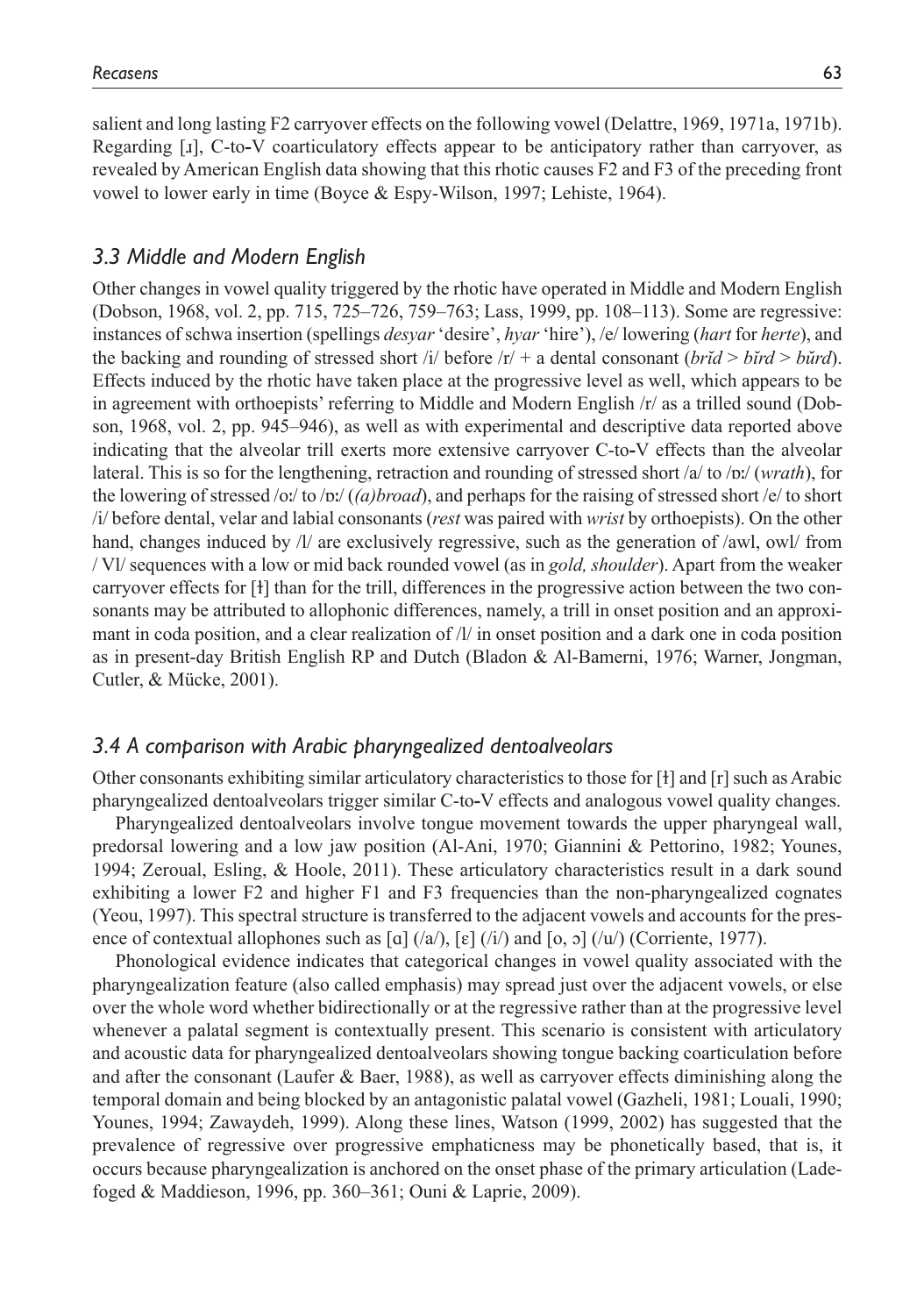It may be concluded that pharyngealized dentoalveolars behave more similarly to strongly dark varieties of the alveolar lateral than to the trill in that they may trigger bidirectional C-to**-**V effects while also favoring the anticipatory over the carryover direction. This assumption is consistent with the consonants in question lacking the trilling component or any other comparable manner requirement.

## **4 Overall summary and conclusions**

The present investigation reveals that a detailed study of the articulatory configuration and coarticulatory properties of speech sounds may improve our understanding of the causes of sound change. It has tested the hypothesis that specific sound changes may arise from the perceptual categorization of F2 and other formant coarticulatory effects through a comparison of the patterns of C-to-V coarticulation and of vowel and glide insertion and vowel assimilation in sequences with the apical consonants [ł] and [r] produced with tongue predorsum lowering and postdorsum retraction. Results reveal that, in comparison with [ɫ], [r] exerts more tongue dorsum lowering on [i] and more tongue dorsum raising on [a], which is in support of the notion that the alveolar trill imposes stricter demands on the tongue than the dark alveolar lateral. Moreover, articulatory and acoustic data from the literature indicate that postdorsum retraction is greater for [ɫ] than for [r]. Data on several regressive sound changes in the Romance and Germanic languages appear to be consistent with these articulatory effects: high and mid vowel lowering which appears to be induced by the trill rather than by the lateral at least when the target vowel is front; front and low vowel backing with possible rounding which may be more prone to occur next to the lateral than to the trill. Low vowel raising into  $[e, \varepsilon]$  could depend on the presence of sufficient tongue dorsum raising during the consonant and, therefore, may be triggered by the trill and only by the lateral if followed by a dentoalveolar or palatal consonant. Similar production characteristics for Arabic pharyngealized dentoalveolars explain why these consonant realizations also exert vowel lowering and backing coarticulatory effects and may cause related sound change processes to occur.

A relevant point is that the sound changes just reviewed may be induced by both the trill and the lateral if the vowel precedes the consonant, but mostly by the trill if the vowel follows the consonant. These directionality patterns of sound change appear to be associated with consonant-dependent differences in manner of articulation and are consistent with differences in coarticulatory direction, namely, similar anticipatory effects for the two consonants (though more prominent for [r] than for [ɫ]) and more prominent carryover effects for the trill than for the lateral.

More conclusive evidence for the implications for sound change of the experimental and descriptive data presented in this paper should derive from perceptual studies. There is some evidence that speakers may perceive a schwa followed by [ɫ] as a back rounded vowel when presented with little acoustic information about the alveolar lateral consonant (Roussel & Oxley, 2010). In our particular scenario the relevant issue is whether listeners are sensitive to small but robust differences in vowel quality induced by consonants produced with similar but not identical lingual configurations such as [ɫ] and [r].

As pointed out in the Introduction, data for both [1] and [r] from other languages besides Catalan are needed in order to make strong claims about the link between experimental phonetic data and sound change. In other words, it should be shown that the two consonants are produced similarly and exhibit similar coarticulatory strategies in different languages for the cross-language sound changes to be argued to depend on them. Data from a large survey from the literature presented in this paper reveal that this may be the case.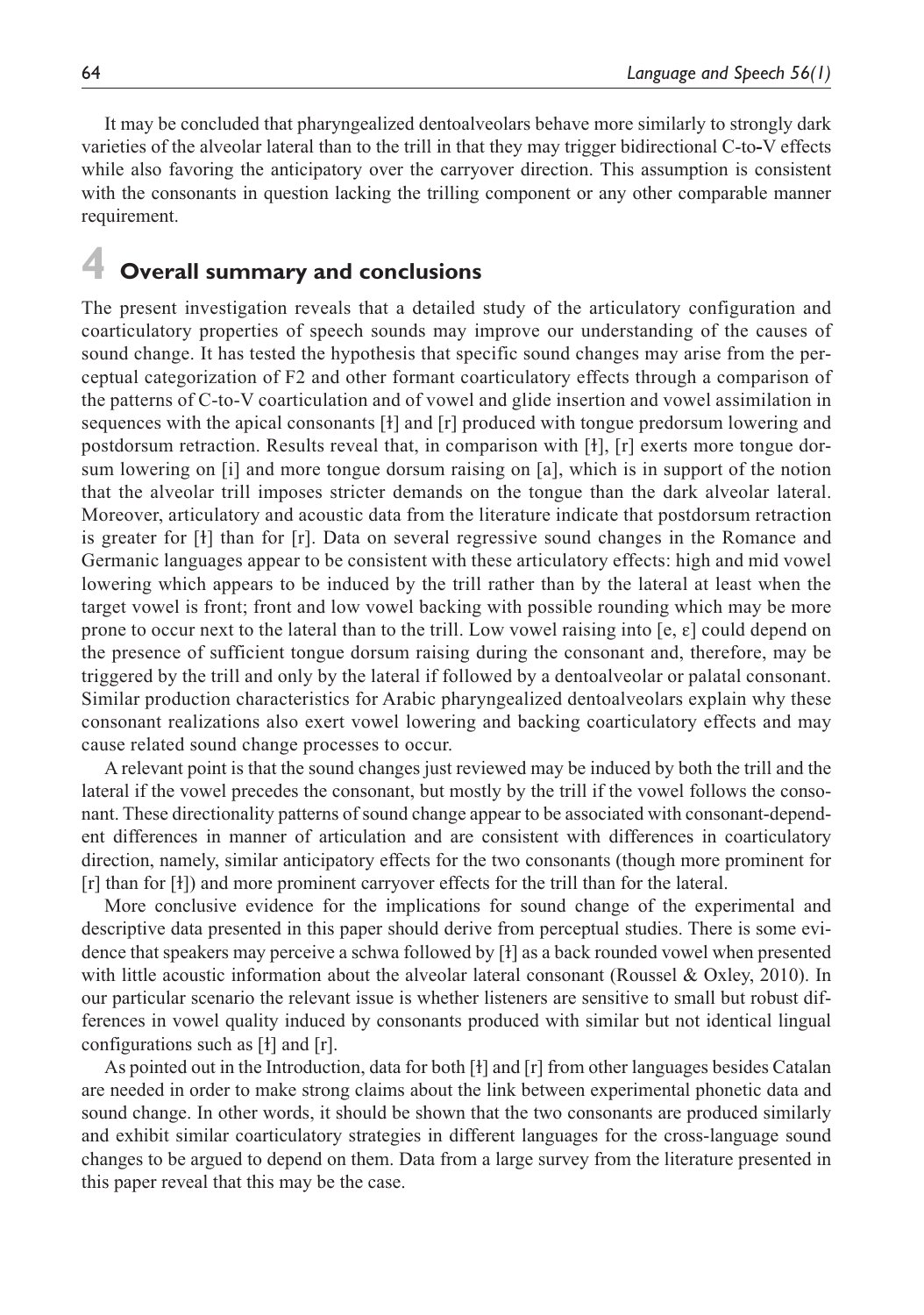#### **Acknowledgements**

This research was funded by the project FFI2009-09339 of the Ministry of Innovation and Science of Spain and FEDER, and by the research group 2009-SGR003 of the Catalan Government. I would like to thank Aina Espinosa for help with the statistical analysis of the data, and Jim Scobbie, Koen Sebregts and Natalia Zharkova for comments on a previous version of the manuscript. Some aspects of this work were presented at the "r-atics" conference held at the Université Libre de Bruxelles in 2002.

#### **References**

Al-Ani, S. H. (1970). *Arabic phonology*. The Hague: Mouton.

- Alcover, A. M., & Moll, F. de B. (1968–1975). *Diccionari Català-Valencià-Balear*. Palma de Mallorca and Barcelona.
- Bladon, R. A. W. (1979). The production of laterals: Some acoustic properties and their physiological implications. In H. Hollien & P. Hollien (Eds.), *Current issues in the linguistic sciences* (pp. 501–508). Amsterdam: John Benjamins.
- Bladon, R. A. W., & Al-Bamerni, A. (1976). Coarticulatory resistance in English/l/. *Journal of Phonetics, 3*, 137–150.

Blasco, E. (1984). *Storia linguistica della Sardegna*. Tübingen: Niemeyer.

- Bouvier, J. C. (1976). *Les parlers provençaux de la Drôme*. Paris: Klincksieck.
- Boyce, S., & Espy-Wilson, C. Y. (1997). Coarticulatory stability in American English /r/. *Journal of the Acoustical Society of America, 101*, 3741–3753.
- Browman, C. P., & Goldstein, L. (1995). Gestural syllable position effects in American English. In F. Bell**-**Berti & L. J. Raphael (Eds.), *Producing speech: Contemporary issues. For Katherine Safford Harris* (pp. 19–33). New York: American Institute of Physics.
- Bruneau, Ch. (1913). *Étude phonétique des patois d'Ardenne*. Paris: Champion.
- Campbell, A. (1959). *Old English grammar*. Oxford: Oxford University Press.
- Camproux, Ch. (1963). *Essai de géographie linguistique du Gévaudan*. Paris: P.U.F.
- Corriente, F. (1977). *A grammatical sketch of the Spanish Arabic dialect bundle*. Madrid: Instituto Hispano-Árabe de Cultura.
- Delattre, P. (1965). *Comparing the phonetic features of English, French, German and Spanish*. Heidelberg: Julius Gross Verlag.
- Delattre, P. (1969). L'R parisien et autres sons du pharynx. *The French Review, 43*, 5–22.
- Delattre, P. (1971a). Consonant gemination in four languages: An acoustic, perceptual, and radiographic study. *International Review of Applied Linguistics, 9*, 31–52, 97–113.
- Delattre, P. (1971b). Pharyngeal features in the consonants of Arabic, German, Spanish, French, and American English. *Phonetica, 23*, 129–155.
- Delattre, P., & Freeman, D. C. (1968). A dialect study of American r's by X-ray motion picture. *Linguistics, 44*, 29–68.
- Denton, J. M. (2003). Reconstructing the articulation of Early Germanic \*r. *Diachronica, 20*, 11–43.
- Dobson, E. J. (1968). *English pronunciation 1500*–*1700*. Oxford: Oxford University Press.
- Engstrand, O., Frid, J., & Lindblom, B. (2007). A perceptual bridge between coronal and dorsal /r/. In M. J. Solé, P. S. Beddor, & M. Ohala (Eds.), *Experimental approaches to sound change* (pp. 175–191). Oxford: Oxford University Press.
- Espy-Wilson, C. Y. (1987). *An acoustic***-***phonetic approach to speech recognition: Application to the semivowels* (Ph.D. dissertation). MIT, Cambridge, MA.
- Espy-Wilson, C. Y., Boyce, S. E., Jackson, M., Narayanan, S., & Alwan, A. (2000). Acoustic modeling of American English /r/. *Journal of the Acoustical Society of America, 108*, 343–356.

Fant, G. (1960). *Acoustic theory of speech production*. The Hague: Mouton.

- Fernández, A. (2000). *Estudio electropalatográfico de la coarticulación vocálica en estructuras VCV en castellano* (Ph.D. dissertation). Universitat de Barcelona.
- Ferrero, F., Genre, A., Boë, L. J., & Contini, M. (1979). *Nozioni di fonetica acustica*. Torino: Omega.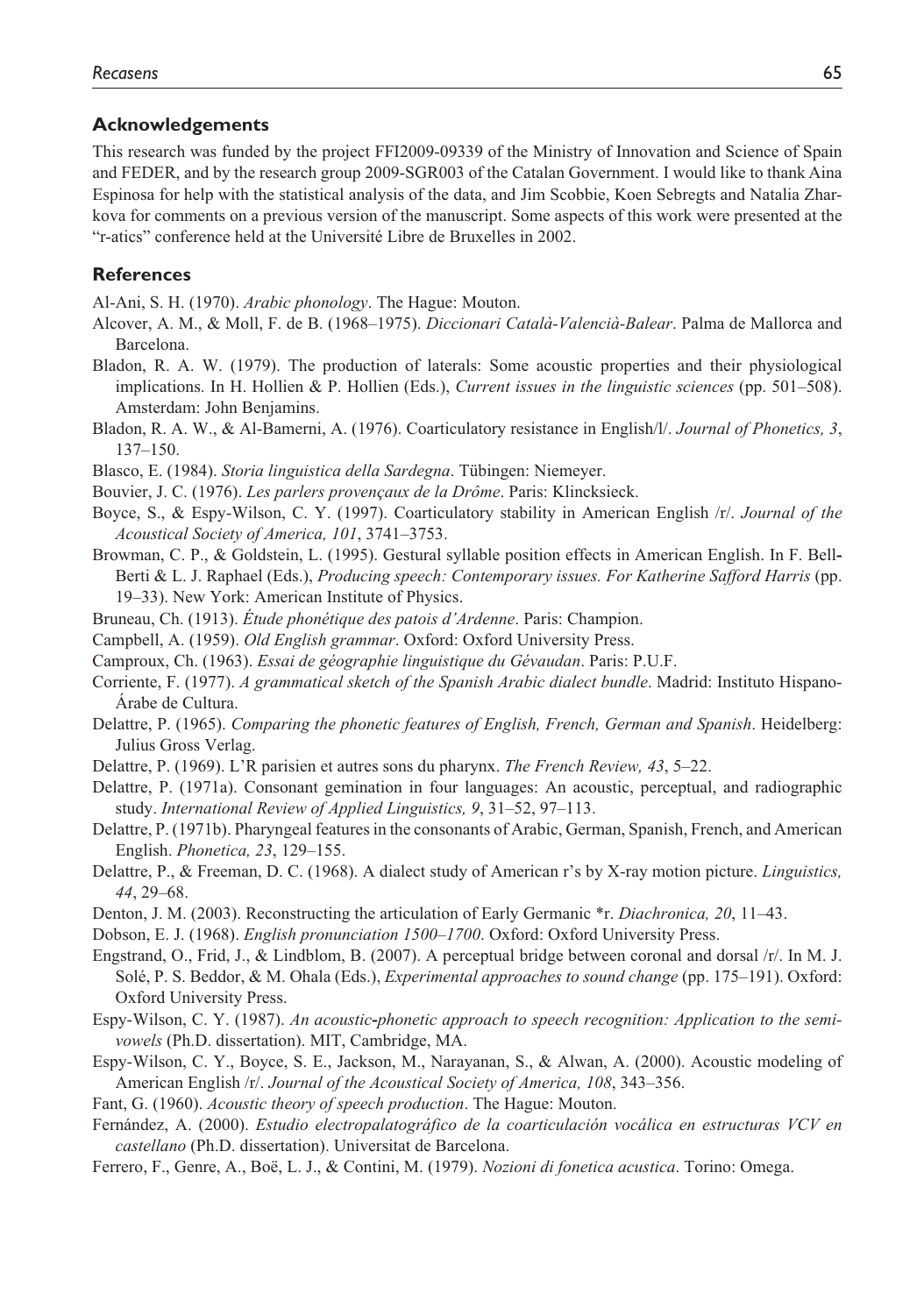Fontdevila, J., Pallarès, M. D., & Recasens, D. (1994). The contact index method of EPG data reduction. *Journal of Phonetics, 22*, 141–154.

Fourakis, M., & Port, R. (1986). Stop epenthesis in English. *Journal of Phonetics, 14*, 197–221.

- Gazheli, S. (1981). La coarticulation de l'emphase en arabe. *Arabica, 2–3*, 199–219.
- Giannini, A., & Pettorino, M. (1982). *The emphatic consonants in Arabic* (Speech Laboratory Report). Naples: Istituto Universitario Orientale.
- Gick, B., & Wilson, I. (2006). Excrescent schwa and vowel laxing: Cross-linguistic responses to conflicting articulatory targets. In L. Goldstein, D. H. Whalen, & C. T. Best (Eds.), *Papers in Laboratory Phonology VIII: Varieties of phonological competence* (pp. 635–660). Berlin and New York: Mouton de Gruyter.
- Giles, S. B., & Moll, K. L. (1975). Cineflurographic study of selected allophones of English /l/. *Phonetica, 31*, 206–227.
- Gili Gaya, S. (1921). La "r" simple en la pronunciación española. *Revista de Filología Española, 8*, 271–280.
- Hagiwara, R. (1995). Acoustic realization of American /R/ as produced by women and men. *UCLA Working Papers in Phonetics, 90*.
- Hardcastle, W. J., Jones, W., Knight, C., Trudgeon, A., & Calder, G. (1989). New developments in electropalatography: A state-of-the-art report. *Clinical Linguistics and Phonetics, 3*, 1–38.

Jones, M. (unpublished). Patterns of variability in apical trills: An acoustic study of data from 19 languages. Krahe, H. (1994). *Lingüística Germánica*. Madrid: Cátedra.

- Ladefoged, P., & Maddieson, I. (1996). *The sounds of the world's languages*. Oxford: Blackwell.
- Lass, R. (1992). Phonology and morphology. In N. Blake (Ed.), *The Cambridge history of the English language, Vol. 2: 1066–1476* (pp. 23–154). Oxford: Oxford University Press.
- Lass, R. (1999). Phonology and morphology. In R. Lass (Ed.), *The Cambridge history of the English language, Vol. 3: 1476–1776* (pp. 56–186). Oxford: Oxford University Press.
- Laufer, A., & Baer, T. (1988). The emphatic and pharyngeal sounds in Hebrew and in Arabic. *Language and Speech, 31*, 181–205.
- Lausberg, H. (1970). *Lingüística románica*. Madrid: Gredos.
- Lehiste, I. (1964). *Acoustical characteristics of selected English consonants*. Bloomington: Indiana University Press.
- Lindau, M. (1985). The story of /r/. In V. A. Fromkin (Ed.), *Phonetic linguistics: Essays in honor of P. Ladefoged* (pp. 157–167). Orlando: Academic Press.
- Louali, N. (1990). *L'Emphase en berbère: étude phonétique, phonologique et comparative* (Ph.D. dissertation). Université Lumière Lyon 2.
- Lutta, C. M. (1923). *Der Dialekt von Bergün und seine Stellung innerhalb der rätoromanischer Mundarten Graubündens. Zeitschrift für romanische Philologie, 71*.
- Maiden, M. (1995). *A linguistic history of Italian*. London and New York: Longman.
- Malmberg, B. (1974). *Manuel de phonétique générale*. Paris: Éditions Picard.
- Marchal, A., Hardcastle, W. J., Hoole, P., Farnetani, E., Ní Chasaide, A., Schmidbauer, O., Galiano–Ronda, I., Engstrand, O., & Recasens, D. (1991). EUR–ACCOR: The design of a multichannel database. *Actes du XIIème Congrès International des Sciences Phonétiques* (Vol. 5, pp. 422–425). Aix-en-Provence: Université de Provence.
- Massone, M. I. (1988). Estudio acústico y perceptivo de las consonantes nasales y líquidas del español. *Estudios de Fonética Experimental, 3*, 13–34.
- Menéndez Pidal, R. (1968). *Manual de gramática histórica española*. Madrid: Espasa Calpe.
- Meyer-Lübke, W. (1974). *Grammaire des langues romanes: Phonétique*. Genève: Slatkine Reprints.
- Millardet, G. (1910). *Études de dialectologie landaise*. Toulouse: Édouard Privat.
- Navarro Tomás, T. (1972). *Manual de pronunciación española*. Madrid: Publicaciones de la Revista de Filología Española.
- Ohala, J. J. (1974). Phonetic explanation in phonology. In A. Bruck, R. Fox, & M. La Galy (Eds.), *Papers from the parasession on natural phonology* (pp. 251–274). Chicago: Chicago Linguistic Society.
- Ouni, S., & Laprie, Y. (2009). *Studying pharyngealization with an articulograph*. International Workshop on Pharyngeals and Pharyngealisation (book of abstracts), Newcastle University.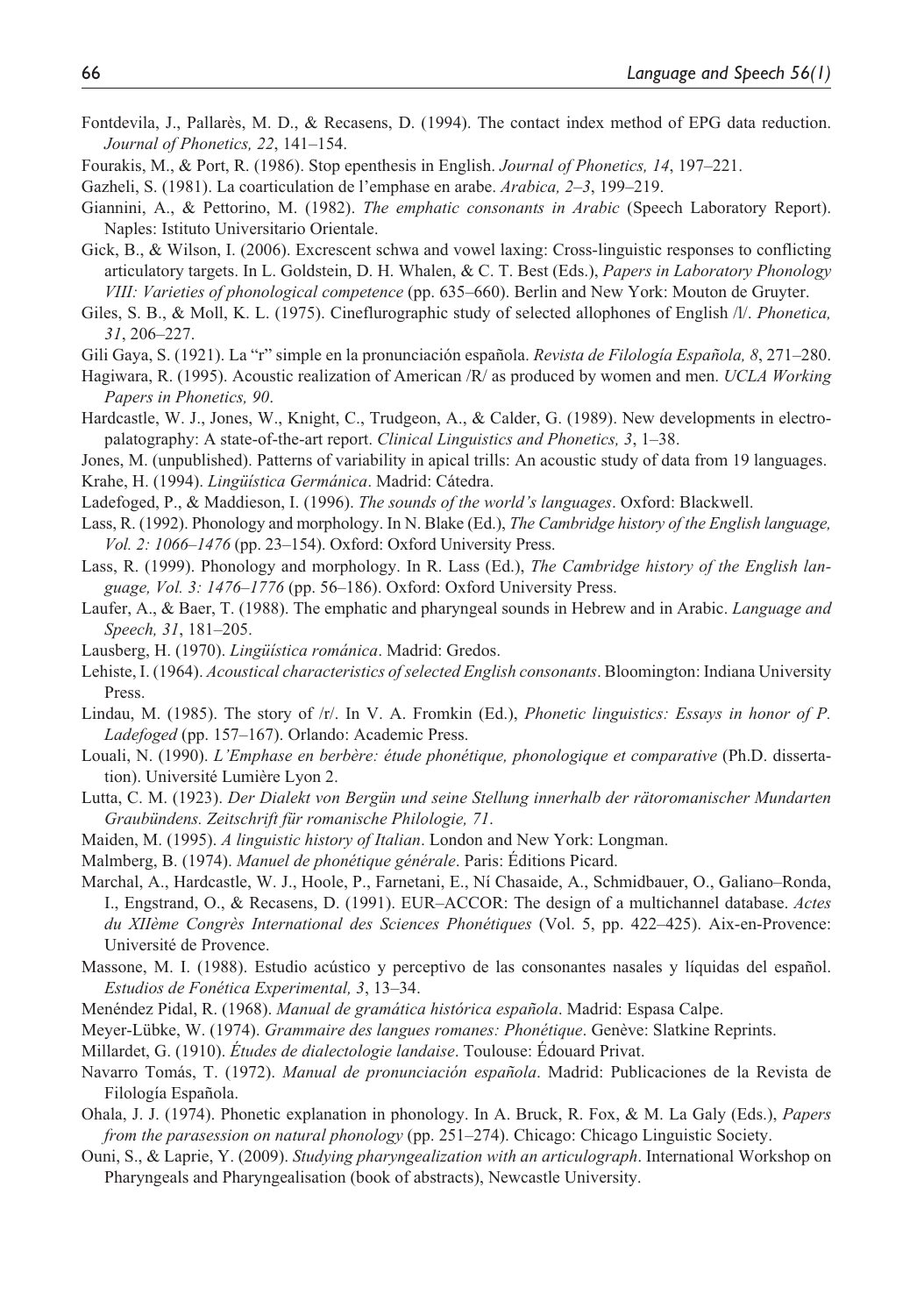- Parkinson, S. (1988). Portuguese. In M. Harris & N. Vincent (Eds.), *The Romance languages* (pp. 131–169). London and Sydney: Croom Helm.
- Proctor, M. I. (2009). *Gestural characterization of a phonological class*: *The liquids* (Ph.D. dissertation). Yale University.
- Prokosch, E. (1939). *A comparative Germanic grammar*. Philadelphia: The Linguistic Society of America, University of Pennsylvania Press.
- Quilis, A. (1981). *Fonética acústica de la lengua española*. Madrid: Gredos.
- Quilis, A., & Fernández, J. A. (1972). *Curso de fonética y fonología españolas*. Madrid: CSIC.
- Recasens, D. (1986). *Estudis de fonètica experimental del català oriental central*. Barcelona: Publicacions de l'Abadia de Montserrat.
- Recasens, D. (1987). An acoustic analysis of V-to-C and V-to-V coarticulatory effects in Catalan and Spanish VCV sequences. *Journal of Phonetics, 15*, 299–312.
- Recasens, D. (1996). *Fonètica descriptiva del català*. Barcelona: Institut d'Estudis Catalans.
- Recasens, D. (2010). Differences in base of articulation for consonants among Catalan dialects. *Phonetica, 67*, 201–218.
- Recasens, D., & Espinosa, A. (2005). Articulatory, positional and coarticulatory characteristics for clear /l/ and dark /l/: Evidence from two Catalan dialects. *Journal of the International Phonetic Association, 35*, 1–26.
- Recasens, D., & Espinosa, A. (2010). The role of the spectral and temporal cues in consonant vocalization and glide insertion. *Phonetica, 67*, 1–24.
- Recasens, D., Fontdevila, J., & Pallarès, M. D. (1996). Linguopalatal coarticulation and alveolar-palatal correlations for velarized and non-velarized /l/. *Journal of Phonetics, 24*, 165–185.
- Recasens, D., & Pallarès, M. D. (1999). A study of  $/r /$  and  $/r /$  in the light of the DAC coarticulation model. *Journal of Phonetics, 27*, 143–169.
- Recasens, D., & Pallarès, M. D. (2001). *De la fonètica a la fonologia: Les consonants i assimilacions consonàntiques del català*. Barcelona: Ariel.
- Recasens, D., Pallarès, M. D., & Fontdevila, J. (1997). A model of lingual coarticulation based on articulatory constraints. *Journal of the Acoustical Society of America, 102*, 544–561.
- Recasens, D., Pallarès, M. D., & Fontdevila, J. (1998). An EPG and acoustic study of temporal coarticulation for Catalan dark /l/ and German clear /l/. *Phonetica, 55*, 58–79.
- Rohlfs, G. (1966). *Grammatica storica della lingua italiana e dei suoi dialetti: Fonetica*. Torino: Einaudi.
- Romano, A., & Badin, P. (2009). An MRI study on the articulatory properties of Italian consonants. *Estudios de fonética experimental, 18*, 327–344.
- Ronjat, J. (1930). *Grammaire (h)istorique des parlers provençaux modernes, Vol. 1: Voyelles et diphthongues*. Montpellier: Société des Langues Romanes.
- Roussel, N., & Oxley, J. (2010). Perception of American English dark /l/ by normally hearing young adult women. *Clinical Linguistics and Phonetics, 24*, 451–472.
- Russell, O. (1918–1919). The pronunciation of Spanish "R". *Modern Language Journal, 3*, 173–184.
- Schürr, F. (1970). *La diphthongaison romane*. Tübinger Beiträge zur Linguistik, *5*. Tübingen: Narr.
- Scobbie, J., & Pouplier, M. (2010). The role of syllable structure in external sandhi: An EPG study of vocalisation and retraction in word-final English /l/. *Journal of Phonetics, 38*, 240–259.
- Scobbie, J., & Sebregts, K. (2010). Acoustic, articulatory and phonological perspectives on allophonic variation of /r/ in Dutch. In R. Folli & C. Ulbrich (Eds.), *Interfaces in linguistics: New research perspectives* (pp. 131–169). Oxford: Oxford University Press.
- Solé, M. J. (2002). Aerodynamic characteristics of trills and phonological patterning. *Journal of Phonetics, 30*, 655–688.
- Sproat, R., & Fujimura, O. (1993). Allophonic variation in English /l/ and its implications for phonetic implementation. *Journal of Phonetics, 21*, 291–311.
- Stevens, K. N. (1999). *Acoustic phonetics*. Cambridge, MA: MIT Press.
- Straka, G. (1965). Contribution à l'histoire de la consonne R en français. *Neophilologische Mitteillungen, 66*, 572–606.